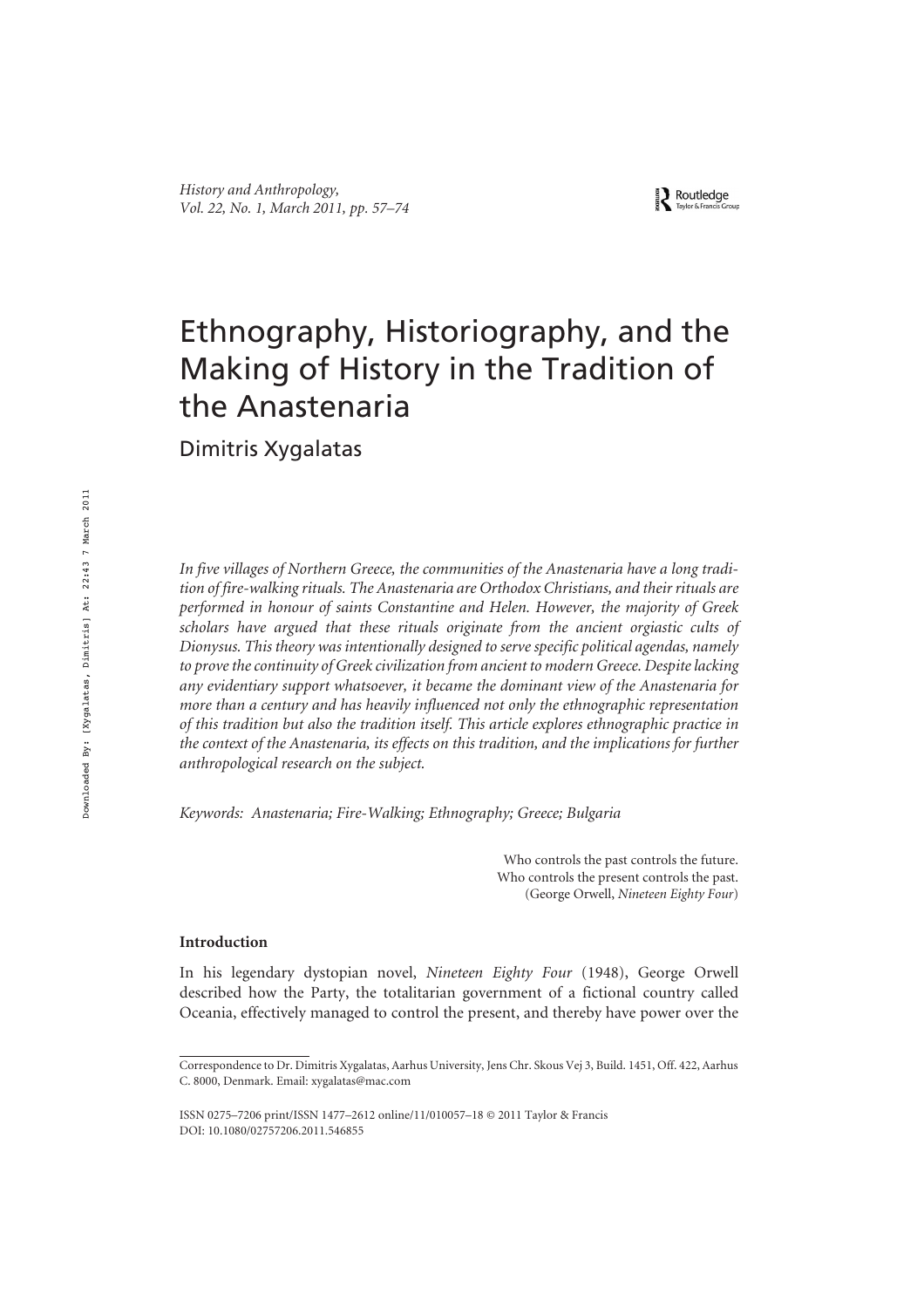future, by manipulating the past. Although I do not wish to carry this analogy too far, there is an important lesson to be drawn from Orwell's narrative regarding the tradition of the *Anastenaria*: what we write about a particular culture as historians or ethnographers can often have implications for the future of this culture. This article will discuss the ethnographic study of this tradition, the theory of its Dionysian origins and its effects on the tradition itself.

The Anastenaria<sup>1</sup> are religious communities of Orthodox Christians, known for their devotion to Saints Constantine and Helen and the fire-walking rituals they perform in their honour. These rituals are part of an elaborate annual ritual cycle, which culminates with the festival of the two saints every May. The festival, which lasts for three days, includes various processions around the village, an animal sacrifice, music and ecstatic dancing. The most dramatic moment of the festival is the fire-walking ritual itself, where the participants, carrying the icons of the saints, dance over the glowing coals.

This practice is very old. Since the nineteenth century, Greek ethnographers have almost unanimously argued that the Anastenaria derive from the ancient orgiastic cults of Dionysus, constituting a continuous tradition of almost three millennia. This is something that most people who have heard about the Anastenaria know, and to which many Greek anthropologists attest. However, such a claim is completely unfounded; a more careful study of the sources reveals that the theory of the Dionysian origins of the Anastenaria has been intentionally constructed and later uncritically reproduced, resulting in a false version of history, which has had profound effects on its study, as well as the tradition itself (Danforth 1984; Xygalatas 2007).

## **The Anastenaria in Eastern Thrace**

The tradition of the Anastenaria was brought to Greece by refugees from the area of Strandja, at the Black Sea coast, which today is split between Turkey and Bulgaria. Until the nineteenth century, this area was inhabited by Bulgarians, Greeks and Turks. The rituals of the Anastenaria were performed in several villages with either Greek, Bulgarian or mixed population. Fire-walking was performed on various important dates of the Orthodox calendar, such as 8 September (the birth of the Virgin Mary), 18 January (Saint Athanasios' day), 21 May (Saint Constantine and Helen's day), and 24 June (Saint John's day) (Hourmouziadis 1873: §6). Each village had its favourite Saint, for example Saint Panteleimon or Saint Elias, but the most popular one was Saint Constantine. Each village had a sacred well called *ayiasma*, from which holy water was drawn, and a chapel, where the sacred icons of the saints were kept. The most prosperous village in the area was Kosti, with a population of 180 families (§5) in the mid nineteenth century and a few thousand people in the beginning of the twentieth century (Danforth 1989: 133). Kosti was home to the most important fire-walking festival, held every May in honour of Saints Constantine and Helen.

The festival lasted for eight days. A sacrificial bull was slaughtered and the meat was then distributed around the village. In the evening, a big fire was lit. After dancing for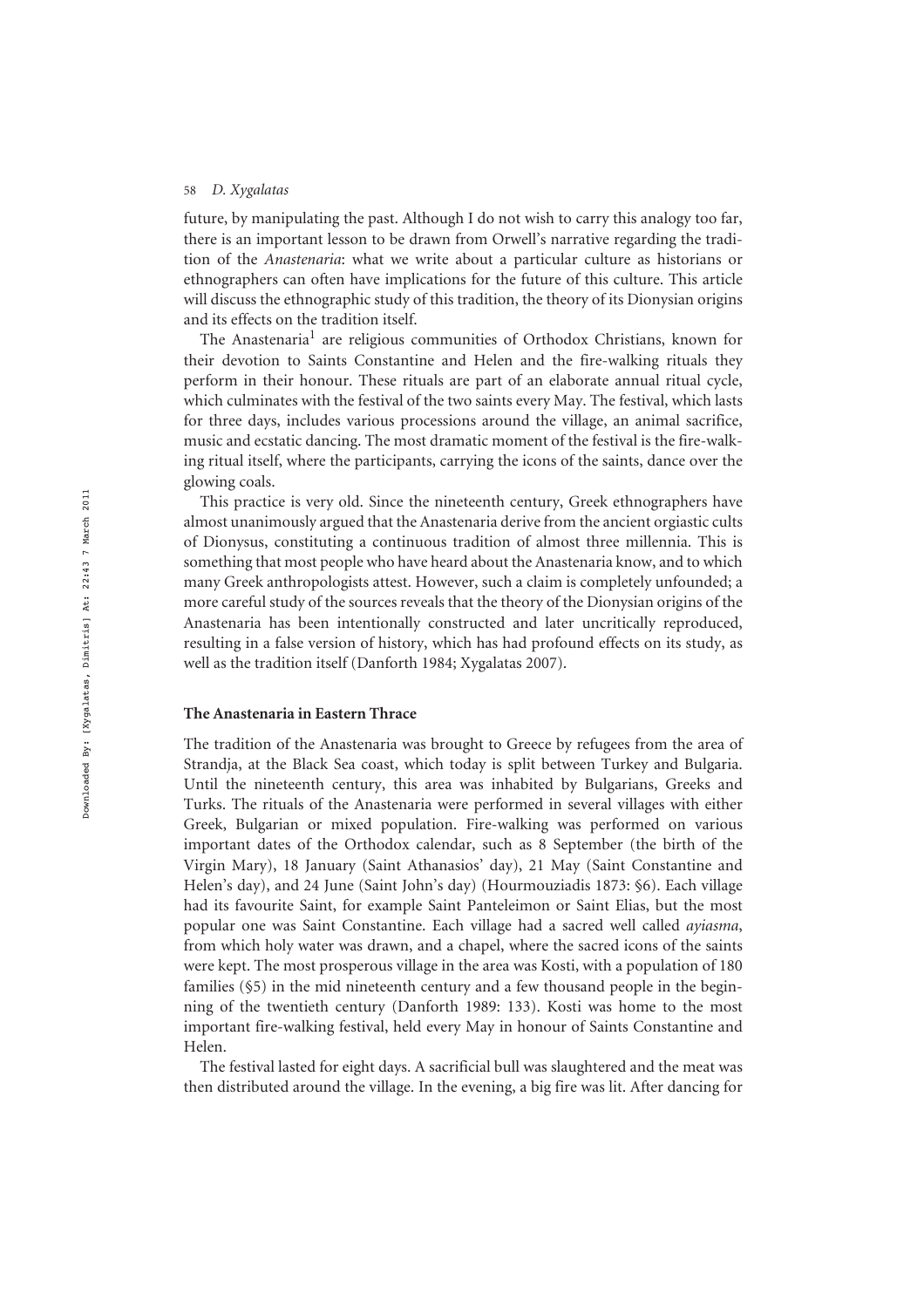several hours to the melodies of the Thracian lyres, drums and bagpipes, the Anastenaria, led by their leader, the *archianastenaris*, started walking over the glowing red coals, carrying the icons of the saints. After the performance of fire-walking, they carried their icons to the nearby villages, thus allowing the depicted saints to "visit" their "brother" and "sister" saints (Hourmouziadis 1873: §18).

The icons were kept in the *conaki,* a special room in the house of the *archianastenaris*. They were often called "Grandfathers" (*pappoudes*), like Saint Constantine, who was also called "Grandfather" among the Anastenaria. Since Kosti was the most important village, its icons were also more respectable, and so was its *archianastenaris*.

The Anastenaria were considered to have special religious knowledge and their icons were believed to be miracle-working. People often visited them and asked them to interpret their dreams, offer them advice or help them overcome an illness. The Anastenaria used their icons to cure the sick, produce rain, protect the crops and livestock from diseases or prevent some natural disaster. They listened to people's confessions, foretold the future and exposed thieves and other transgressors (Hourmouziadis 1873; Petropoulos 1938–1939: 141).

This, in broad lines, is what we can tell with any certainty about the recent history of the Anastenaria, based on ethnographic and historical evidence as well as on personal reports. On the other hand, we know very little—in fact, close to nothing—regarding the origins or the dating of this tradition. But despite this lack of evidence, the majority of Greek scholars have argued that the Anastenaria originate from the ancient orgiastic cults of Dionysus (Hourmouziadis 1873; Kourtidis 1938–1939; Diamantoglou 1952, 1953; Kakouri 1999). We will see that this claim is not only totally unfounded but calculatedly constructed to serve specific political agendas.

### *Fallmerayer, Hourmouziadis and the Theory of Dionysian Origins*

The Patriarchate of Constantinople was not favourable towards the Anastenaria, whose customs diverged from the established Church practices. It condemned the performance of their rituals, deeming them pagan rites, primitive relics and acts of ignorance that were not "in line with the practices of the Mother Church" (Hourmouziadis 1873: §1). The clergy opposed the Anastenaria, often using violent means (§29).

At the end of the nineteenth century, the Patriarch asked a professor of theology, Anastasios Hourmouziadis, to run an investigation and write a report on the Anastenaria. Hourmouziadis never actually saw the Anastenaria, nor did he visit the villages in which they were performed; by his own admission, his reports were based on information that he received from two priests who had served at those villages (§27). Those priests criticized the Anastenaria for failing to attend church regularly and because they did not give tips to the clergy. Based on their reports, Hourmouziadis described the Anastenaria as mentally ill and completely uneducated (§23) and accused them of superstition, drunkenness, orgies and sacrifices to Aphrodite (§16–20, 26). For those reasons, as he admitted, the clergy had persecuted the Anastenaria "with the axe, the fire and the whip", and the bishops had very often threatened and beaten the Anastenaria and thrown their icons into fire (§29).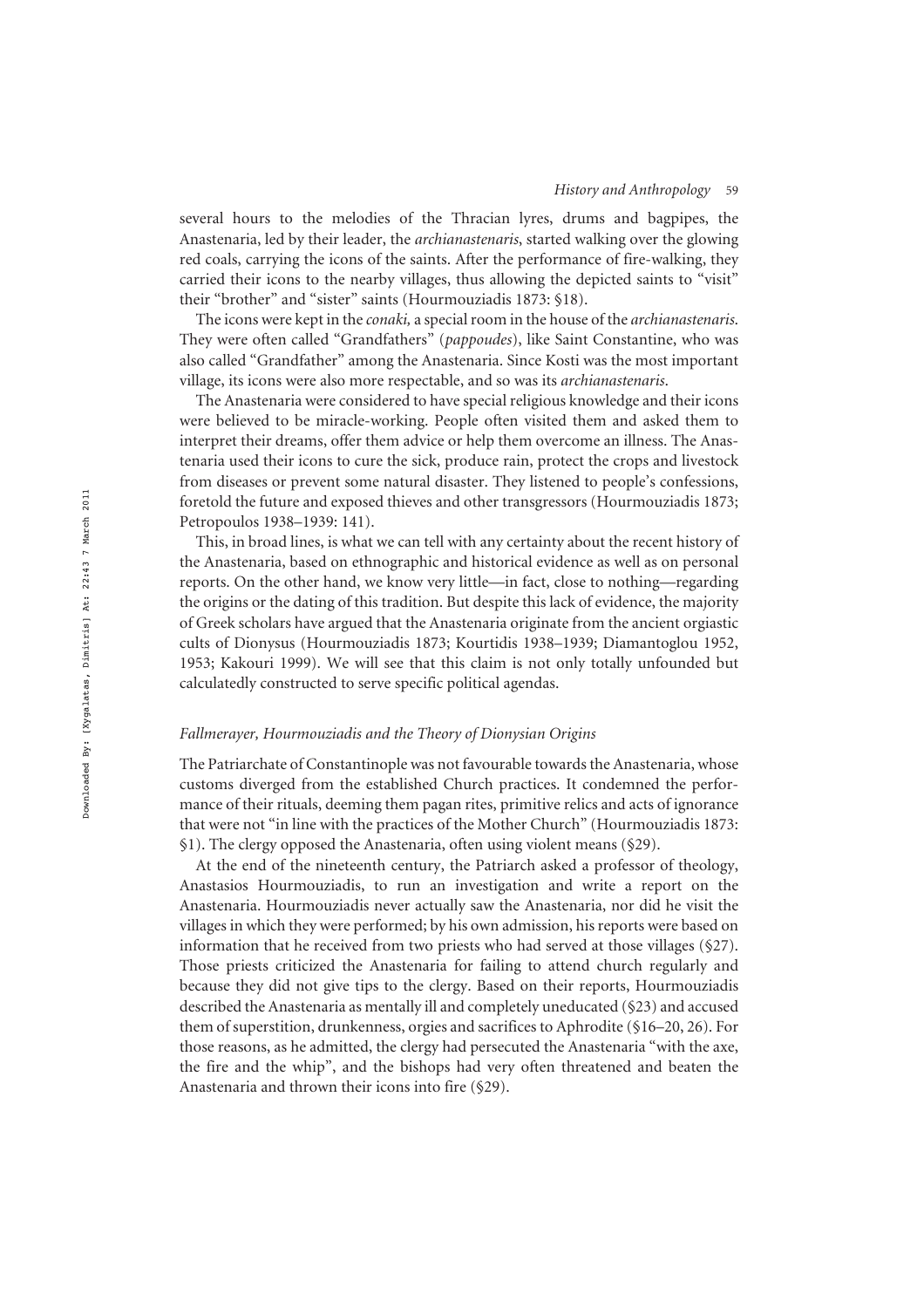Despite all that, Hourmouziadis also saw some utility in the study of the Anastenaria, in his attempt to address a debate of national importance for Greece. A few decades earlier, and just after the first Greek state was established, gaining independence from Turkey, Austrian historian Jakob Philipp Fallmerayer had proclaimed that the contemporary inhabitants of Greece had no racial relation to the ancient Greeks (1830; 1835; 1836). According to Fallmerayer, until the sixth century AD, the Greeks had been a "pure" race, without any foreign elements; the decline of Greek civilization started with emperor Justinian and the Byzantine rule. Once Greece was weakened, Slavic tribes invaded it and wiped out its population. The problem for Fallmerayer, who drew his main arguments from linguistics and onomatology, was that modern Greeks continued to speak the Greek language. He dealt with this problem by claiming that the "real" Greek language was the one spoken until the sixth century, with its Dorian and Ionian variants. The Modern Greek language was a "barbaric" form of Greek and was brought back to Greece in the ninth century, when the Byzantines conquered the mainland and wiped out the Slavic element. Finally, Fallmerayer claimed that in the beginning of the nineteenth century, Greece's inhabitants were mostly of Albanian origin.

Fallmerayer's work was deeply ideological, driven by political motives and aspirations. Following the *Realpolitik* of his time, he was interested in the maintenance of the post-Napoleonic status quo, which he felt was threatened by Slavo-Russian expansionism (Romanos 1984). He considered Russia to be the biggest menace against the Germanic nations and thus wanted a strong Ottoman empire, capable of preventing the Russians from gaining access to the Mediterranean Sea. To this purpose, he made an appeal to the European forces to abandon their Philhellenism and suppress the Greek revolution against the Turks. His main argument was that modern Greeks, having been "corrupted" by Slavic blood, were not worthy of Europe's help and sympathy.

Fallmerayer's ideas caused a ferocious reaction from Greek and Philhellene scholars and triggered a search for the continuity of Greek civilization from ancient to modern Greece (Danforth 1984). The profound effect of his ideas on Greek scholarship of the nineteenth century is aptly captured by the title of a book authored by Giorgos Veloudis, *Jakob Philipp Fallmerayer and the Birth of the Greek Historicism* (1982). Indeed, Greek historiography emerged largely as a reaction to Fallmerayer's theory, in order to make a case for the continuity of Greek civilization (see Paparrigopoulos 1843). The link between modern and ancient Greeks had already been emphasized by Greek Enlightenment scholars, who nonetheless considered the Byzantine rule as a dark age, a theocratic and obscurantist regime that separated the two periods of Hellenism (Demaras 1994). On the other hand, certain historians (Zambelios 1852; Paparrigopoulos 1853) argued that the Byzantine era was not a period of decadence but one of revival of ancient Greek culture, combined with Christianity. According to this perspective, Byzantium was seen as the link between ancient and modern Greece and the precursor of the modern Greek civilization, which is now described as "Greek-Christian" (Zambelios 1852).

Those Greek scholars were heavily influenced by German Romanticism, that opposed the rationalism of the Enlightenment and stressed the priority of emotion over logic, particularities over universalities, and the past over the future. The focus was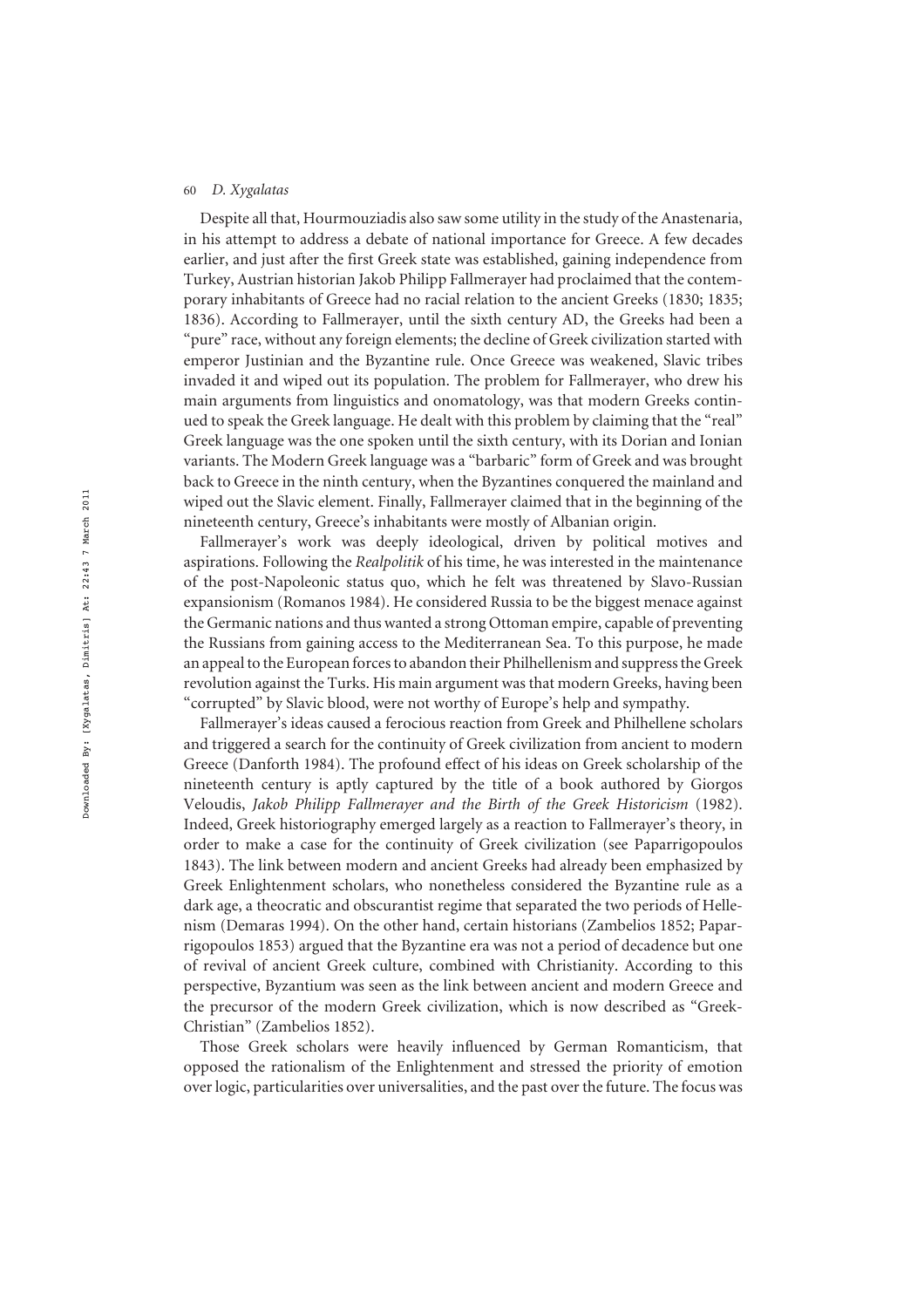placed on the nation, its origins and its unique attributes, and nationalism became one of the central themes of Romanticism as well as the key concept of German scholarly discourse (Kyriakidou-Nestoros 1978: 17–33). For the German Romanticists, each nation had a special, unchangeable essence, described as the "folk spirit" (*volksgeist*), which was not subject to external sociopolitical influences. This spirit could be traced in traditional folklore expressions, and especially those found in rural areas, which were seen as pure and uncontaminated from the polluting influences of industrialism. Romantic ethnography was placed in the service of the ethnic State, which was based on the concept of racial consciousness, that was considered not as a cultural but as a biological category. The purpose of German ethnography was to strengthen—or create—national consciousness and self-awareness, as well as to manipulate it according to the needs of the State (Kyriakidou-Nestoros 1997: 32).

This need for national unity and self-awareness was more than urgent in the newly founded Greek state, and Greek scholars saw in the German model an opportunity to show that the modern inhabitants of Greece were the direct descendents of ancient Greeks and beneficiaries of their cultural heritage. The goal was twofold: internally, to establish a national consciousness; and externally, to evoke the sympathy of the European powers, taking advantage of the movement of Philhellenism that was developing in western Europe, whose proponents were dreaming of a revival of ancient Greek civilization. Many of those Europeans had an idealized image of Greece, which was based on its glorious past that was seen as the foundation of Western civilization. However, the population of modern Greece mostly consisted of uneducated peasants, whose life and customs were seen as "barbaric" and "Oriental" by Greek intellectuals, who saw this as a hindrance to their attempts to gain international support for the Greek plans of expansion. To solve this problem, Nikos Politis, the father of Greek "folklore studies" (λαογραφία), proposed a modified version of Edward Tylor's theory of "survivals" (Tylor 1871), focusing exclusively on those elements of Greek culture that appeared to have some relationship to antiquity. For Politis, the customs of Greek peasants were not irrational or barbaric but descended from the higher levels of ancient Greek civilization; they were, as he called them, "living monuments of Greek antiquity" (Politis 1914). Thus, he—somewhat clumsily—combined Tylor's comparative method with Romantic historicism. While he searched for parallels of the customs that he studied in other cultures the world over, he denied the possibility that those customs could have spontaneously arisen in contemporary Greece, as they did elsewhere, for Greek peasants, despite being "vulgar and ignorant", were still too civilized to have made up such infantile representations (1894). Those latter were to be found in earlier stages of Greek cultural evolution. In this way, the Greek ethnographic synthesis appropriated rationalist ideas within an overly Romantic setting, just like Greek Enlightenment had promoted reason, science and secularization, while at the same time endorsing a Romantic view of history (Kyriakidou-Nestoros 1997: 32).

It was within this context that Hourmouziadis wrote his text and saw the Anastenaria as an opportunity to support the case for the continuity of Greek civilization. Thus, the explicit purpose of his report was twofold: on the one hand, it was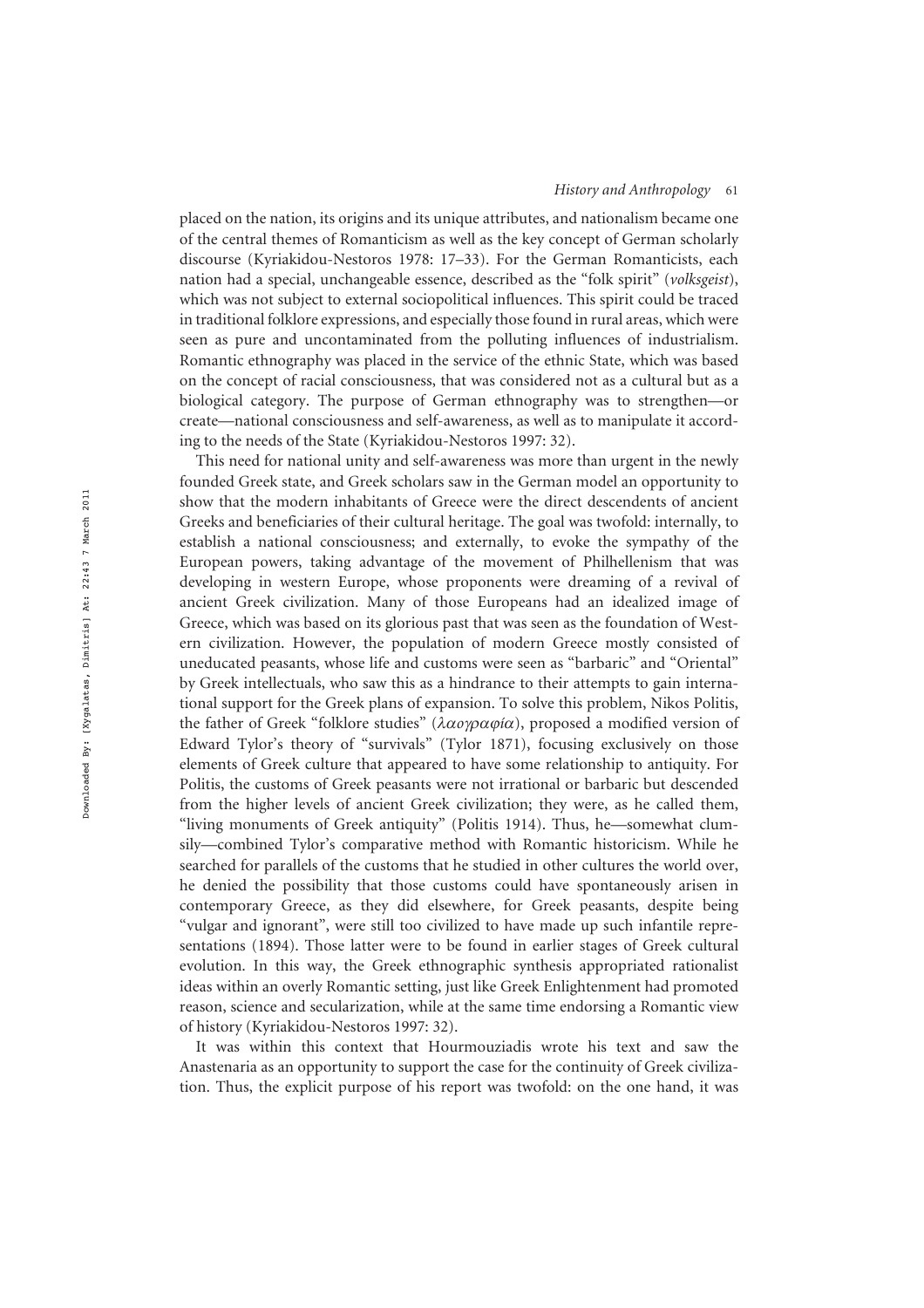polemical, describing and opposing "those rituals that spring from darkness and ignorance" and "diverge from the customs of the Mother Church". On the other, it was also apologetic, aiming "to disprove those Western European scholars who have falsely contradicted our descent from the ancient Greeks" (§1). Hourmouziadis claimed that the Anastenaria derived from the ancient orgiastic rites of Dionysus. Although he stressed their importance for the demonstration of the continuity of Greek culture, he opposed their practice, deeming them heathen and primitive acts. To resolve the conflict, he concluded that despite being descended from idolatrous practices, the Anastenaria had been Christianized and associated with the worship of Saints Constantine and Helen. He maintained, however, that the Anastenaria should be educated by the Church in order to become enlightened and cease the performance of those rituals.

In his description of the ritual, Hourmouziadis is willing to attribute a Dionysian origin to anything one can think of. The sacrifice of a bull is connected to Dionysus's descent from a bull. The *oreibasia* (frenzied barefoot mountain-climbing) practised by the ecstatic worshipers of Dionysus, is compared to the formal visit paid by the Anastenaria to the neighbouring villages, that just happened to lie on the mountainside. The *omofagia* (devouring of the raw flesh of live animals), practised by the ancient Bacchae (Euripides, *Bacchae* 138), is equated to the distribution of raw meat among the Anastenaria after the sacrifice (§30). What Hourmouziadis does not mention, however, is that the Anastenaria of course always cook this meat before eating it (in this respect, it is no different from purchasing raw meat from the butcher). Hourmouziadis concludes triumphantly that he has proven "with a great mass of evidence" that "we are the worthy children of our immortal forefathers"  $(§43).^{2}$ 

Hourmouziadis's work established a theory on the origin of the Anastenaria that was based on inaccurate facts and far-fetched assumptions, but had profound effects on the study as well as the performance of the Anastenaria. On the one hand, the theory of the orgiastic origin of the ritual provided the Greek Church with a *casus belli* and triggered a persecution that is still ongoing. On the other hand, this theory has been widely influential for Greek ethnology and served specific nationalist agendas.

## **The Anastenaria in Greece**

Eastern Thrace was part of the Ottoman Empire until 1885. However, during the last quarter of the nineteenth century, and as unrest against Turkish occupation spread throughout all Balkan countries, the area became particularly unstable, with constant conflicts and territorial repartitions. Eventually, the conflicts escalated into the Balkan Wars. The area fell under Bulgarian control, and finally officially became part of Bulgaria. A few years later, the Treaty of Lausanne (1923) imposed the exchange of Greek, Bulgarian and Turkish populations, and the Greeks of Strandja were forced to move to the Greek part of Macedonia. They took their icons with them and they continued to perform their rituals, and within a few years the majority of them had settled in the five villages of Northern Greece where their festivals are celebrated today. A few Bulgarians still perform the Anastenaria in their original location in the Strandja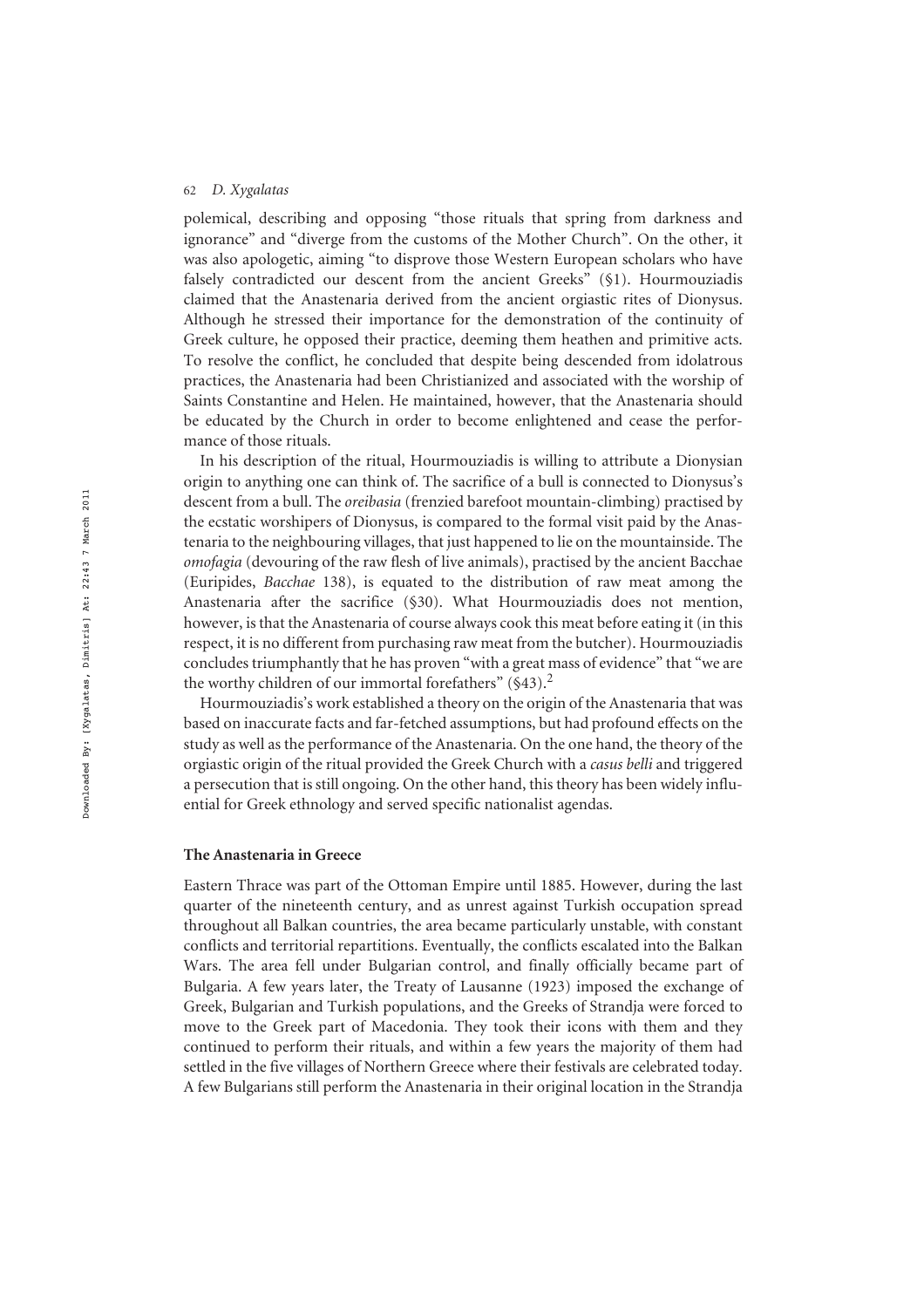mountains; however, their number has diminished greatly and the tradition seems to be dying out.

When the Anastenaria arrived at Greece, they celebrated their rituals in secret, for fear of an adverse reaction from the Greek Church and the local population. Firewalking was performed indoors, in a special room called the *conaki*. The fire was lit in the hearth and the coals were spread on the floor, which had been covered with soil and manure. The Anastenaria danced over the burning coals until they were put out.

Nobody knew about the Anastenaria … not even our neighbours. On the day of Saint Constantine, people would hear the lyre and the drums playing and ask my father: "What is all this fuss about?" "We're celebrating my brother Costas' name-day", he would answer. "But your brother is dead!" they would say. "So what?" my father would reply. "Shouldn't one celebrate for the dead? Shouldn't one honour them?" (Personal interview with an Anastenaris)

About twenty years later, the Anastenaria were performed in public again. In 1928, an Athenian doctor and president of the Greek Society of Psychic Research, Angelos Tanagras, who had an ethnographic interest in the ritual, went to Bulgaria searching for the Anastenaria and found that they had moved to Northern Greece. Several years later, he finally managed to trace the Anastenaria of Mavrolefki, and in the 1940s he persuaded them to perform the ceremony in public again (see Christodoulou 1978: 148).

## *Ethnography on the Anastenaria*

Meanwhile, Greece was going through a period of prolonged turbulence and political uncertainty. Even after the Treaty of Lausanne (1923), the threat of further territory loss was still in the air and yet the ideas of a "Greater Greece" had not been forgotten. For the following three decades, governments would change every few months or even days and the political system would constantly swing between republic, monarchy and militarist coups. Amid this search for national identity and sovereignty, Greek ethnography and historiography were mainly dedicated to defending Greek cultural identity and the continuity of Greek civilization, a trend that was even more apparent in newly added northern Greece. In Thrace, two ethnological journals were founded, *Thracica* (Θρακικα*´*), in 1928, and shortly after, in 1934, the *Archives of the Thracian Ethno*graphic and Linguistic Treasure (Αρχείο Θρακικού Λαογραφικού και Γλωσσικού Θησαυρού). They were both directed by Polydoros Papahristodoulou, a schoolteacher. There were no ethnologists among their founders and their boards consisted of doctors, politicians, stockbrokers, bankers, pharmacists and other well-respected Thracians (*Archives of the Thracian Ethnographic and Linguistic Treasure* 1934–35, d). The two journals had the same goals (*Thracica* 1928, c): "to proclaim for the ten thousandth time that Thrace has always been the cradle of Hellenism … and call the Thracian brothers to unite, get organized, and prepare for glorious patriotic action".

Soon, the first articles on the Anastenaria of Kosti appeared in the *Archives of the Thracian Ethnographic and Linguistic Treasure*. Without ever having witnessed the rituals of the Anastenaria, the authors of these articles relied exclusively on the accounts of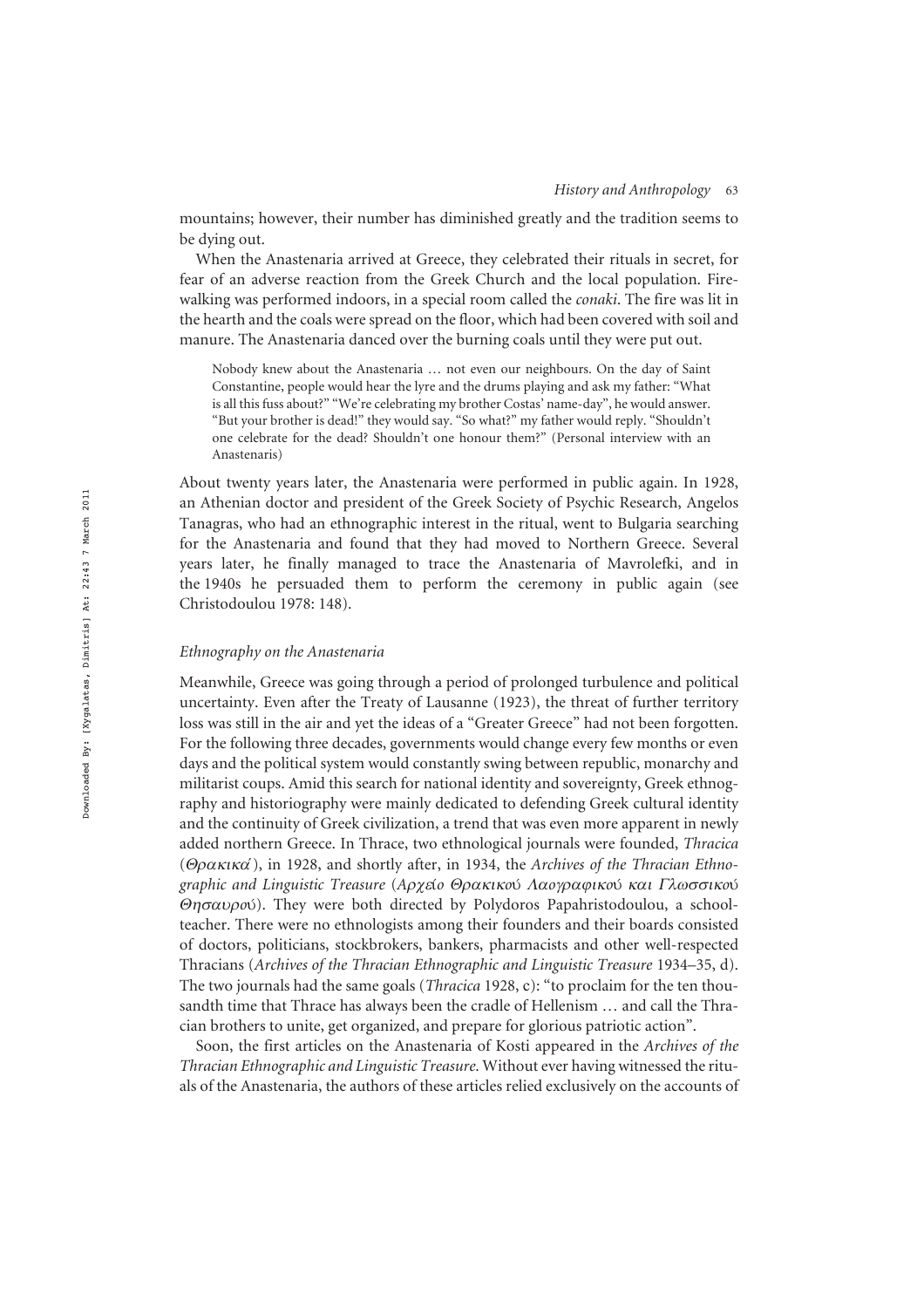Hourmouziadis and followed his example, referring to their festivals as orgiastic Dionysian rites (Petropoulos 1938–1939; Deligiannis 1938–1939; Kourtidis 1938– 1939). Even when it became known that the Anastenaria were now performing their rituals in Greece, these ethnographers did not bother to visit them but continued to write about them based exclusively on Hourmouziadis's report on the Anastenaria of the Strandja area from the nineteenth century.

Papahristodoulou himself started writing on the Anastenaria (1950) when, as he says, he realized that

It would be a pity not to take advantage of [the Anastenaria]—at least from a nationalist viewpoint—since their existence confirms the presence of Hellenism in Thrace for the last three thousand years. The Bulgarians, to their credit, take advantage of such important phenomena. (1950: 309)

Before long, other authors adopted the idea of the Dionysian origin of the Anastenaria (e.g. Diamantoglou 1952; 1953); but the best-known proponent of this theory, who took it to its extreme, is theatrologist Katerina Kakouri. For her, the entire history of Christianity seems to be based on Dionysian elements. In her work she uses almost exclusively Christian sources, and the search for "historical facts" (*sic*) leads to the Old Testament, which provides evidence for the Christianization of the ancient Greek ecstatic cults (Kakouri 1999: 60). Any reference to ecstatic rituals is considered as a clear case of Dionysian survival. Thus, the Anastenaria are remnants of the ancient worship of Dionysus, and the fire-walkers are referred to as "Bacchants", or "Bacchant-Christians". For the purpose of demonstrating the connection between the Anastenaria and Dionysian rites, Kakouri stresses minor, often arbitrary similarities, ignoring significant differences. She relies on Hourmouziadis's text, which is given authoritative status in her work. She even claims that Hourmouziadis went to Thrace and studied the Anastenaria (Kakouri 1999: 2–3, 11), while he himself states plainly that he had never been to that area (Hourmouziadis 1873: §27). An example of the degree of uncritical reproduction of Hourmouziadis's arguments by Kakouri is her mention of the *oreibasia* (mountain-climbing) practised by the ecstatic worshipers of Dionysus, as another parallel between the two cults. Having read Kakouri's work, when I arrived for the first time at the village of Ayia Eleni, where I did fieldwork for my doctoral dissertation and where Kakouri also did her own research, I expected to see a mountain village. However, Ayia Eleni is situated in a valley, at a distance of 20 km from the nearest mountain. Naturally, when I asked the Anastenaria if they climb the mountain during the festival, they were puzzled and amused at my question.

Kakouri's claim for the undisturbed historical continuity of Dionysian elements from prehistory until modernity (Kakouri 1999: x) and her attempts to bridge a 2000 year gap between the Bacchic cult and the modern firewalkers are unconvincing. Attempting to find the missing links, she mentions various medieval "heretic" groups. The similarities between those groups and the Anastenaria are "their enthusiastic and popular character, the formation of independent religious groups, their fundamental belief in the existence of Good and Evil … and the sanctity of fire and water" (Kakouri 1999: 68). Her reference to medieval texts of the twelfth and thirteenth centuries mentioning groups of possessed people called "Sthenaria", or "Psycharia" (80–81) does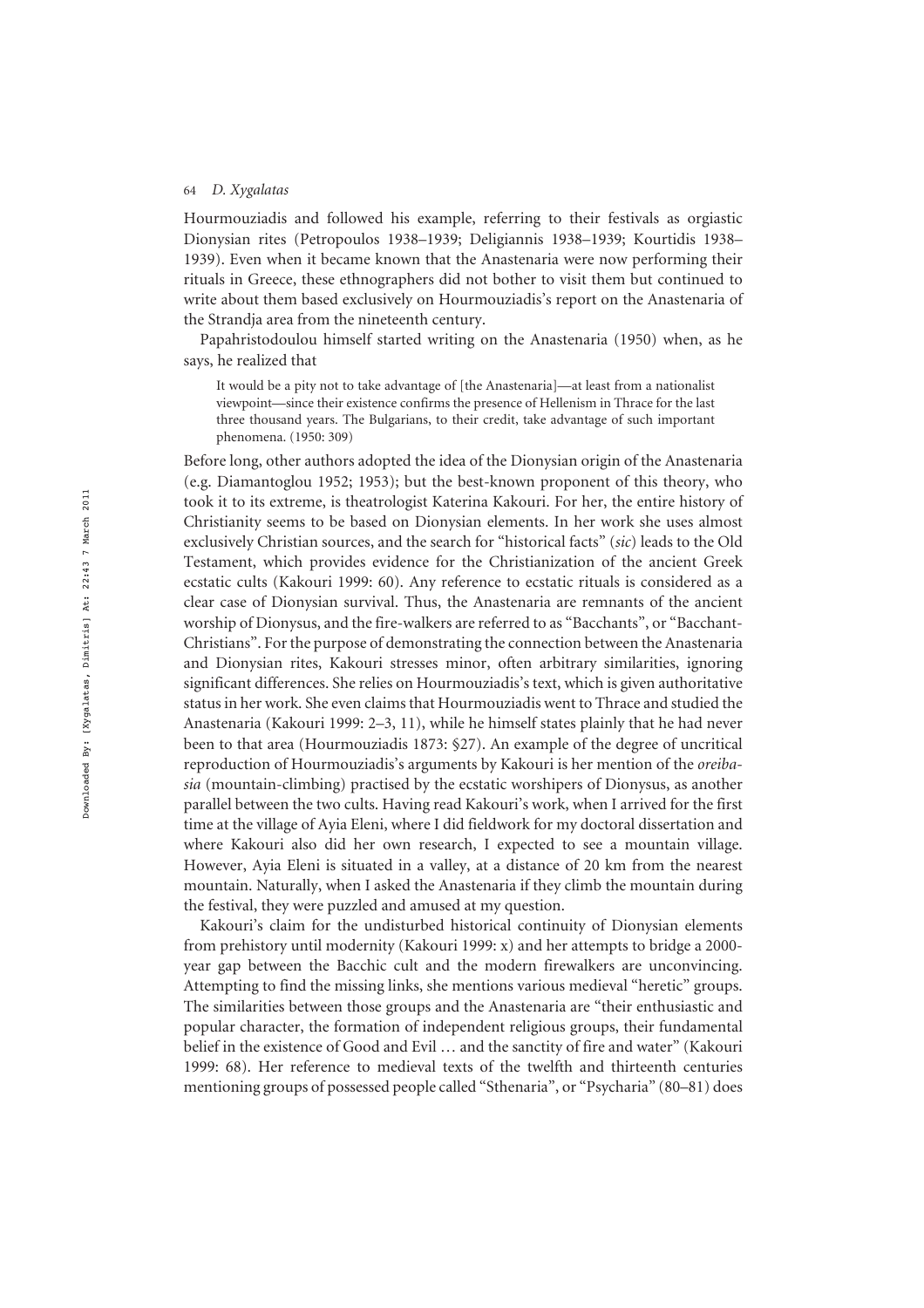not seem to have any relevance either, as these texts include no reference to fire-walking or even fire. Besides, there is no evidence that the worshippers of Dionysus performed any kind of fire-walking in the first place, something that Kakouri acknowledges (72– 73). To support her case, she refers to Strabo's description (72) of a case of fire-walking in Cappadocia.3 Moreover, on the next page she quotes another passage from Strabo, which refers to a different case of firewalking, this time in Italy.<sup>4</sup> She concludes: "It would seem impossible that the ritual of fire-walking was transmitted to the Thracian Dionysians (*sic*) by the Romans, who had only temporarily conquered them. It is more likely that fire-walking spread from the temple of Castabala to Thrace". Thus, she goes on to speculate that Christian heretics who left that area brought the custom of firewalking to Thrace after the eighth century (73), something that contradicts rather than confirms her main argument, which is that of the continuity of the custom in Thrace.

The work of Maria Michael-Dede, who wrote various articles based on her fieldwork in Langadas during the 1970s (Michael-Dede 1972–1973; 1978; 1983; 1988–1990), is also driven by similar nationalistic ideas. Although she criticizes the idea of the Dionysian origin of the Anastenaria as unsupported, she follows the same path herself, claiming the ancient origin of the ritual. She cites passages from Homer and Xenophon that praise the heroic nature of the Greeks and the bravery of the ancient Thracian warriors (Michael-Dede 1972–1973: 30–31). This ideal of "the hero-warrior … friend of the arts", was later transubstantiated into Saint Constantine, the "Saint-Warrior" (32) and is today represented by the Greek fire-walkers. She speaks of the "truth of the actions of the Anastenaria" (23–24), the "purest expression of the Greek soul, which blends the Cross with the sword" (27). Furthermore, Michael-Dede claims that one cannot study the Anastenaria without being familiar with the values expressed in the slogan "fatherland, religion, family" (26), the nationalist motto of the militarist dictatorship that was in power in Greece at the time. Therefore, the privilege of studying and interpreting Greek culture belongs exclusively to Greeks and more specifically those who share the nationalist ideology of the junta.

The most characteristic example of the biases that govern Greek ethnography on the Anastenaria is that of the well-known ethnographer Georgios Megas, which clearly demonstrates an opportunistic and ideological treatment of the subject. Megas began writing about Greek "Dionysian practices" in Eastern Thrace before the performance of the Anastenaria in Greek Macedonia (Megas 1911; 1942–1943). Later, when the festival was publicly held in Greece, he described this tradition, following the consensus, as a Dionysian survival (Megas 1960). What is most interesting is that Megas speaks of the Anastenaria exclusively by describing its performance in Kosti, based on textual accounts. Megas did not witness the festival, even after it had been publicly held for many years, and his lack of knowledge of his contemporary Anastenaria is striking. One of the pictures included in his article shows the *archianastenaris* of Ayia Eleni firewalking, holding the icon of the two saints, but the caption under the picture says: "The *archianastenaris* holding the holy Gospel, dancing on burning coals" (Table 15). Ignoring the contemporary performance of the ritual, Megas goes on to make a case for its Dionysian origin, uncritically reproducing Hourmouziadis's arguments. He dedicates much of his article refuting the views of those Bulgarians and Greeks who doubt the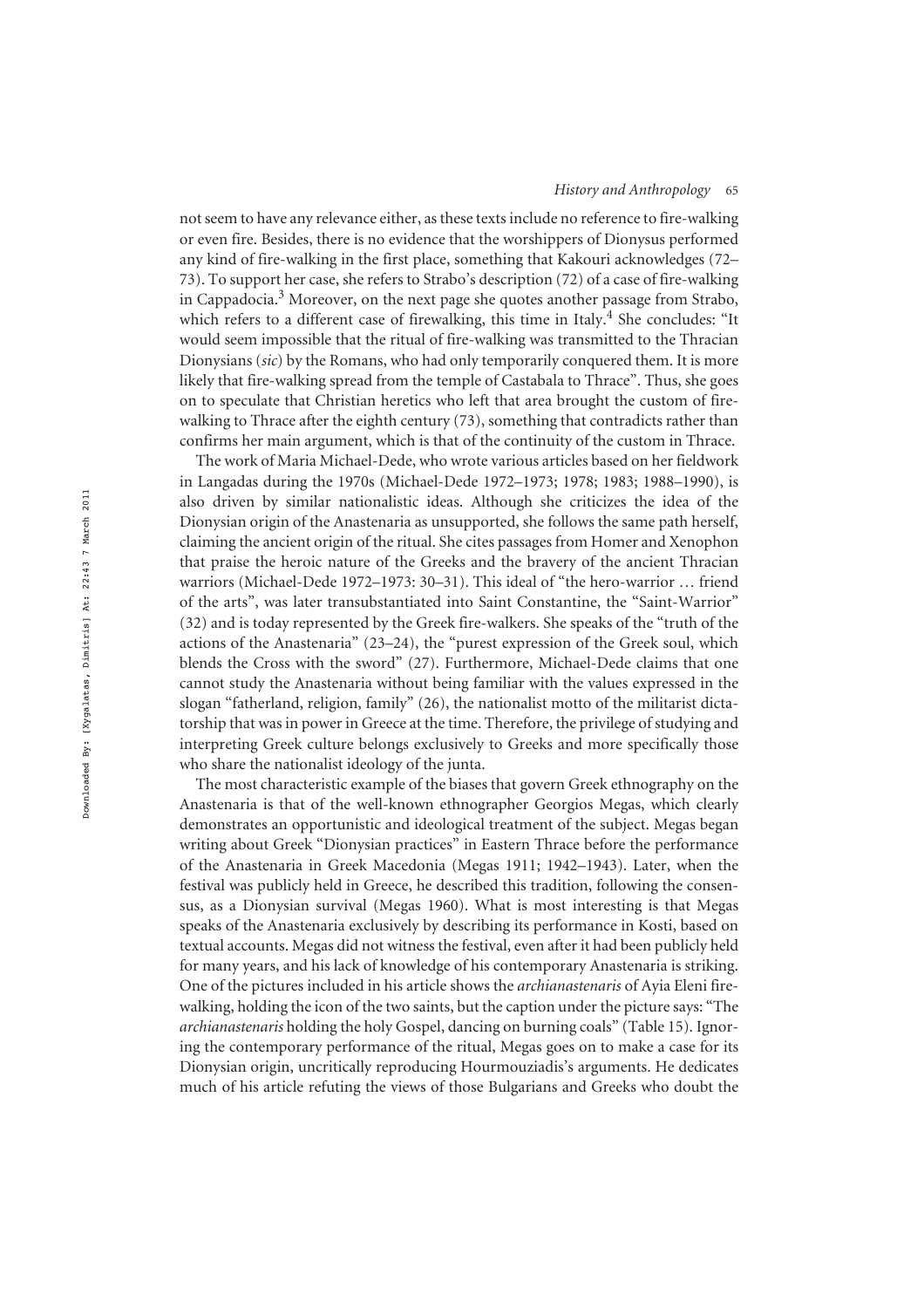Dionysian origin of this tradition, thus questioning the Greek racial origin of the Anastenaria (516). The lack of evidence to support this claim, which he acknowledges, does not deter him, as "there is only a small distance between ecstatic dancing and firewalking". It is therefore possible that "in times of intense religious frenzy, completely spontaneously… fire-walking appeared, as another evidence of divine synergy, as clear proof of the mystical union between man and God" (524).

Surprisingly, a few years later, Megas completely reverses his position (Megas 1974). His purpose this time is to defend the Anastenaria from the Church's persecution, which he discusses at the beginning of his article. Alarmed by this fact, he sets out to "examine scientifically whether [this custom] is indeed pagan and derives from the orgiastic cults of Dionysus" (4). One by one, the same arguments by Hourmouziadis that were praised in his previous paper are now debunked, and the author concludes that the only similarity between the ancient cult of Dionysus and the Anastenaria is the participants' ecstatic enthusiasm, but in any case the differences are great (Megas 1974: 7). This time, the significant similarity of the Anastenaria is that to medieval Christian mystic movements, such as Hesychasm (11–13). Therefore, the Anastenaria must have a Christian origin. Megas mentions that he visited the Anastenaria "to get a first-hand knowledge of things". However, his single visit, which took place twelve years earlier, only lasted for a few hours, "as it was getting late and we had to go back" (1962: 557). Just as the previous one, this article is exclusively based on reports on the performance of the festival in Kosti, and it seems that the only purpose of mentioning this visit is to add plausibility to his claims. The work of Megas constitutes a typical case of armchair anthropology and shows that the theory of the Dionysian origin of the Anastenaria is not based on any sort of evidence, but on political and ideological agendas.

This theory remained largely unquestioned until Loring M. Danforth's insightful work. Danforth, who conducted fieldwork in Ayia Eleni, offered a critique of the discourse on Greek rural culture and its ideological context (Danforth 1984). He pointed out that this discourse is essentially based on a notion of cultural evolutionism, arguing for the development of Modern Greek culture as the continuation of ancient Greek civilization. However, this same discourse, while considering classical Greece as glorious and superior to other cultures, largely looks down upon Modern Greek practices such as the Anastenaria. Therefore, survivals such as the Anastenaria "constitute important proof of the continuity of the negatively valued present with a positively valued past" (1984: 56).

Danforth suggests that the question of continuity of Greek culture should be understood as an ideological issue involving two groups of people. On the one hand, there is an intellectual elite interested in the question of continuity. On the other hand there are the people of rural Greece, who are seen as superstitious and uneducated, representatives of a primitive and static culture. The members of the first group are the ones who have an interest in presenting *themselves* as direct descendents of the ancient Greeks, who are idealized and represented as glorious and superior to any other ancient civilization. Thus, they promote a narcissist, essentialist version of Greek history, which reinterprets and censors the past according to what is appropriate in the present.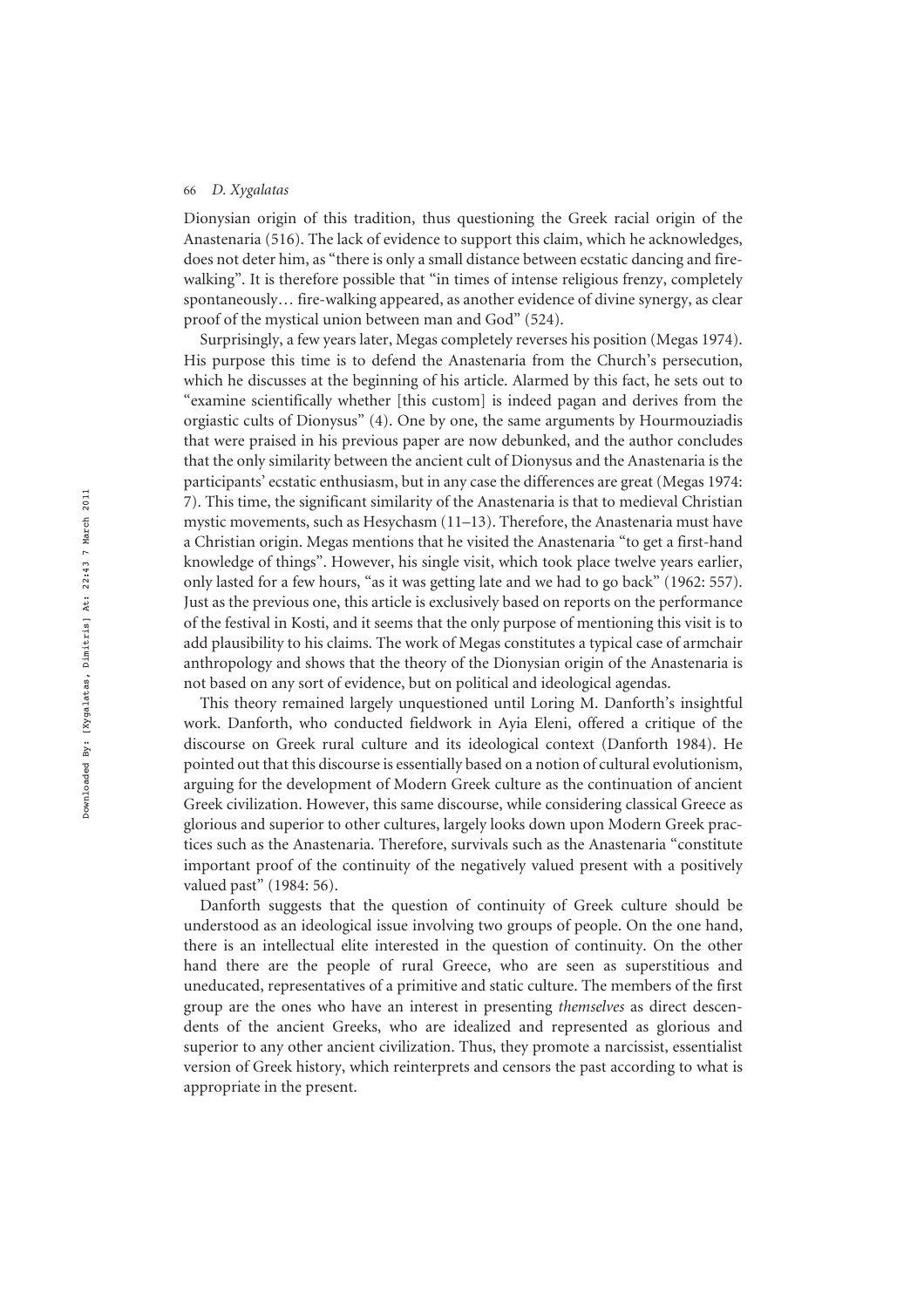Despite Danforth's critique, the theory of Dionysian origins of the Anastenaria is still mainstream in Greek ethnological discourse. During the course of my fieldwork, I discussed this issue with my informants and with many visitors and outsiders to the Anastenaria. Interestingly, there were two different patterns in their answers. As often happens when anthropologists inquire about the origins of an old tradition, the usual answer among my informants was "We don't know how old it is. We've always done it, like our parents, and our grandparents, and their own grandparents have. But no one knew how old it is for as long as anyone can remember." In fact, all the local Anastenaria and those from Eastern Thrace invariably supported this view. Some of them speculated that it probably originated in Christian times and mentioned the various aetiological myths that link it to Saint Constantine.

On the other hand, many of the outsider observers of the ritual mentioned the theory of Dionysian origins. This theory was a very popular subject of discussion among visitors during the festival, and one could often hear journalists, students of anthropology or amateur ethnographers attest to its validity, referring to the work of Megas or Kakouri and pointing to this or that "orgiastic" aspect of the ritual. Similarly, this theory was mentioned to me by some of the younger firewalkers who were not of Thracian descent but had been drawn into the Anastenaria and had read some of these ethnographies.

## *The Opposition of the Greek Church to the Anastenaria*

Ever since this theory was formulated, it resulted in tensions and persecution from the Orthodox Church, and it was for this reason that when the Anastenaria migrated to Greece, they did not wish anyone to know about their rituals. When they did decide to perform firewalking in public, another cycle of persecution begun. In 1947, the Bishop of Serres wrote to the Holy Synod of the Greek Church, asking what his position should be towards the Anastenaria of Ayia Eleni. The Synod replied that "this pagan custom, originating from the orgiastic feasts of Dionysus, should be abolished, with the use of any spiritual means that the Church has at Her disposition" (Holy Synod 1531/778–26/ 6/1947). A similar encyclical was distributed to various churches in 1952 by the Bishop of Thessaloniki, while the Faculty of Theology of the Aristotle University of Thessaloniki added support by publishing a letter condemning the practice of the Anastenaria.

This initiated a public debate between the clergy and theologians on the one hand, and various ethnologists on the other. Both sides used theological arguments. One group, based on the ideas of Anastasios Hourmouziadis and his followers, condemned the Anastenaria as idolatrous, while others considered them as Satanic or anti-Christian (see Christodoulou 1978: 143–149). They argued that firewalking is presented as a miracle. They defined miracles as the suspension of nature's laws and pointed out that they can occur only by divine authority (Evangelou 1994: 53–55). Since the Church, which they considered to be the exclusive interpreter of divine will, was opposed to fire-walking, then it had to be the work of the Devil. Church officials were also concerned about the financial aspects of the issue. They insisted that only the Church had the right to make a profit from religious relics. They claimed that the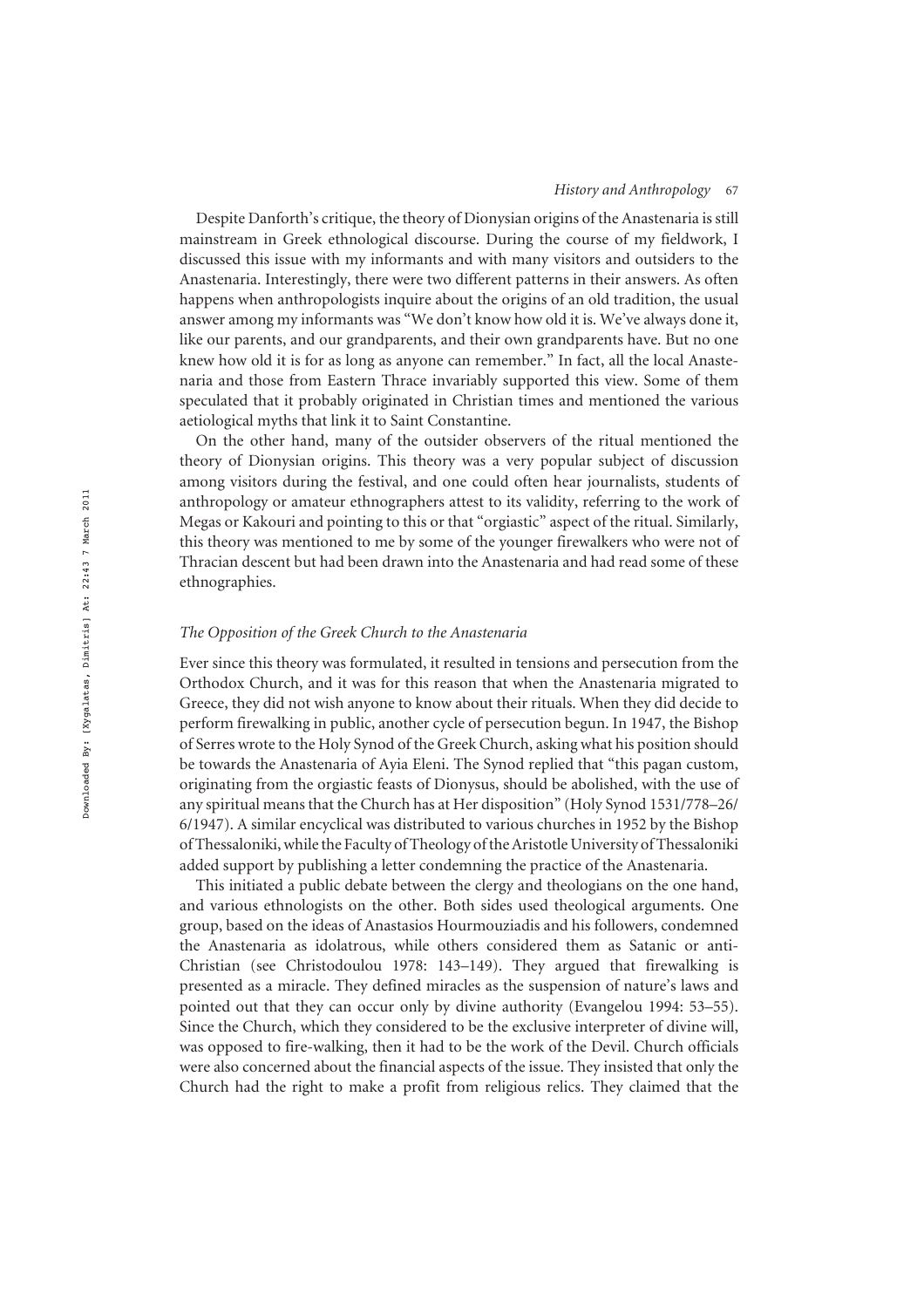monopoly of the Church was legally established in a Greek public law enacted in 1940, which stated that "any private icon producing income must be confiscated and taken to the nearest church" (*Ephemeris ton Nomon* 1940: 516). Many ethnologists, on the other hand, claimed that the Anastenaria now constituted a Christianized ritual performed by pious Christians, one of the many pagan elements that the Christian Church had incorporated into its worship (Loukatos 1981). Others pointed out the importance of the Anastenaria as evidence for the continuity of Greek civilization.

Despite the protests, the Bishop of Serres confiscated the icons of the Anastenaria in Ayia Eleni in 1954, thus removing their source of inspiration and power. A villager of Ayia Eleni narrates the following anecdote:

Back then, the priests didn't really have any problem with the Anastenaria. Even the bishop would often visit us. One day he attended the feast at the *archianastenaris*' house. The bishop was a very clever man. He saw the people bringing money to the icon. And he asked the *archianastenaris*: "Are these icons private, or villager icons?" The old man didn't really realize the difference between the two, and he naively answered that they were villager icons. The bishop then replied: "Villager are the icons, villager is the church, you should therefore take the icons to the church". (Personal interview with the son of a deceased *archianastenaris*)

Finally, the firewalkers reached an agreement with the bishop, who allowed the Anastenaria to take place as long as the icons were given to them only on the day of Saints Constantine and Helen for the festival; for the rest of the year, they would have to remain in the local church. Furthermore, all the money collected during the ritual would have to be given to the church. However, the bishop broke this agreement in May 1970 and informed the Anastenaria one week before the festival that they would not be allowed to have the icons. The Anastenaria agreed to perform the festival without the icons as long as they at least remained in the village church. However, on the day of the  $21<sup>st</sup>$ , the icons disappeared "mysteriously". An old woman from the village remembers that day:

The icons had been taken away a lot earlier, but nobody realized it. The church was being refurbished, and the priest moved all the valuables and the icons into the sanctuary, where he would keep them locked until the work was finished. When the church was done, he called us, the young girls, to clean up. I didn't go, but my younger sister did. When they were done cleaning, she told the priest, "Father Alexes, bring us the icons now, and we will hang them up." Father Alexes just smiled awkwardly. When my sister came home she said, "Dad, they have taken the icons! We asked for them and he wouldn't bring them out."

The Bishop denied any involvement. After that, the festival did not take place that year. The firewalkers instituted legal proceedings, and the dispute was finally settled in court. In May 1971, the case was examined at the Lower Court of Serres. The Church argued that the icons were not originally private; they belonged to the church of Kosti in Bulgaria and were only lent to the fire-walkers for the performance of the ritual. Therefore, they should now be considered the property of the Greek Church. To support his argument, the Church's attorney cited the dimensions of the icons (30 x 40 cm) and claimed that they were too big to be private icons. Both witnesses on the side of the Church were priests, who testified that they had never heard that the icons belonged to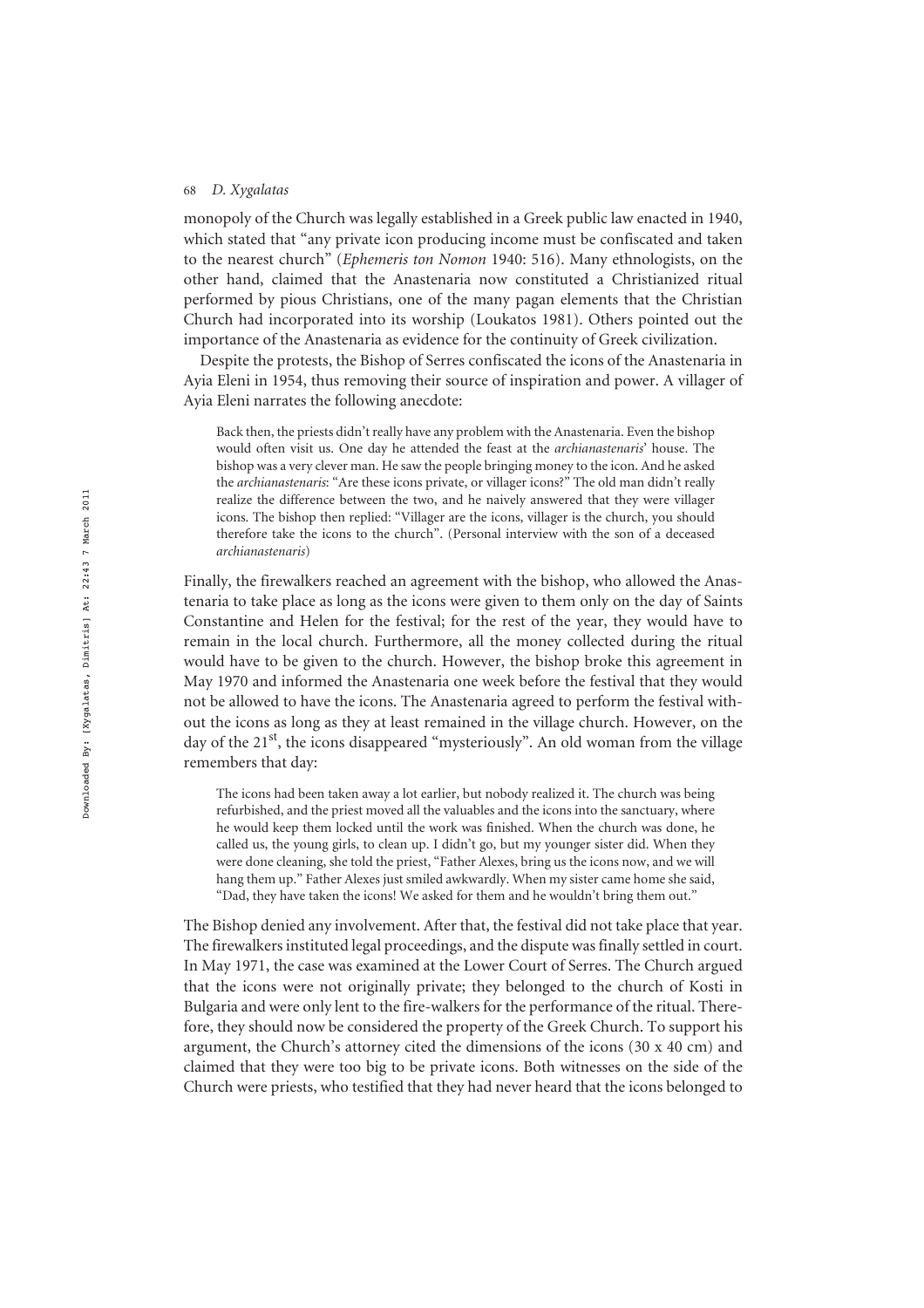the fire-walkers. The *archianastenaris*, on the other hand, argued that the icons were private. One of them had recently been made by an iconographer for him, and the other one belonged to another man's family and had been passed on from one generation to the next. It had been brought to Ayia Eleni by his grandfather when he fled from Kosti, and he inherited it after the death of his own father. Two witnesses, one of whom was a member of the board of trustees of the local church, confirmed his testimony. The decisive evidence was a record of the church committee, dating back to 1950, where the church's property was listed. The two icons were listed under the names of their owners, and the book was signed and sealed by the Bishop himself. Finally, the Court ruled that the icons were the private property of the two families; they were returned to them, and the Church was ordered to pay the court expenses (Christodoulou 1978: 149–152).

Similar opposition has been demonstrated in other communities of fire-walkers. In 1954, local priests and teachers in Langadas protested against the practice of the Anastenaria. As a result, the fire-walkers decided to hold the festival indoors that year, without music and processions. The local bishop refused the church's services to the fire-walkers and their children. The Anastenaria were further refused Holy Communion and were not allowed to get married, become best men or have their children baptized, unless they signed an affidavit that they would never fire-walk in the future. In 1973, the prosecutor of the criminal court of Thessaloniki ordered the police to conduct an investigation into the Anastenaria, after the Bishop's request (Megas 1974: 3). During the three days that the festival lasted, the bells of the cathedral were tolling mournfully. Furthermore, the Bishop claimed that the Anastenaria had been excommunicated by the Holy Synod. In 1977, one of the Anastenaria was refused a wedding permit from the Bishop, because he did not sign an affidavit. The man wrote a letter to the Ecumenical Patriarchate of Constantinople complaining about the Bishop's behaviour. The Patriarchate then informed the Holy Synod of the Greek Church, which sent a letter to the Bishop, ordering him to issue the wedding permit, "as the fire-walkers have never been excommunicated or detached from the Church" (Holy Synod 5144/77/1849 NK).

In Mavrolefki, the Bishop confiscated the icon of the Anastenaria and placed it in a chapel. A few years later, the chapel caught fire and the icon was damaged. Then the Bishop returned it to the Anastenaria, who had it restored. The job had to be done by a specialist, and the cost was very high. All the communities of the Anastenaria helped to raise the money. When the icon was restored in 1969, the bishop had the police confiscate it again, and thus the performance of the ritual ceased in Mavrolefki. Those who wanted to fire-walk went to another community that held the festival. In 1976, the Anastenaria started legal procedures against the Bishop. They asked for the help of the other communities to raise the money for the attorney's fee and finally managed to recover the icon. The Bishop threatened to excommunicate the Anastenaria and even anyone who would light a fire and jump over it (Christodoulou 1978: 159). On the days of the festival, he ordered the village church and the chapel of Constantine and Helen to be shut down (Megas 1974: 3).

Nowadays, the Orthodox Church still opposes the tradition of the Anastenaria, though it no longer has any real power over it. Bishops often speak and write against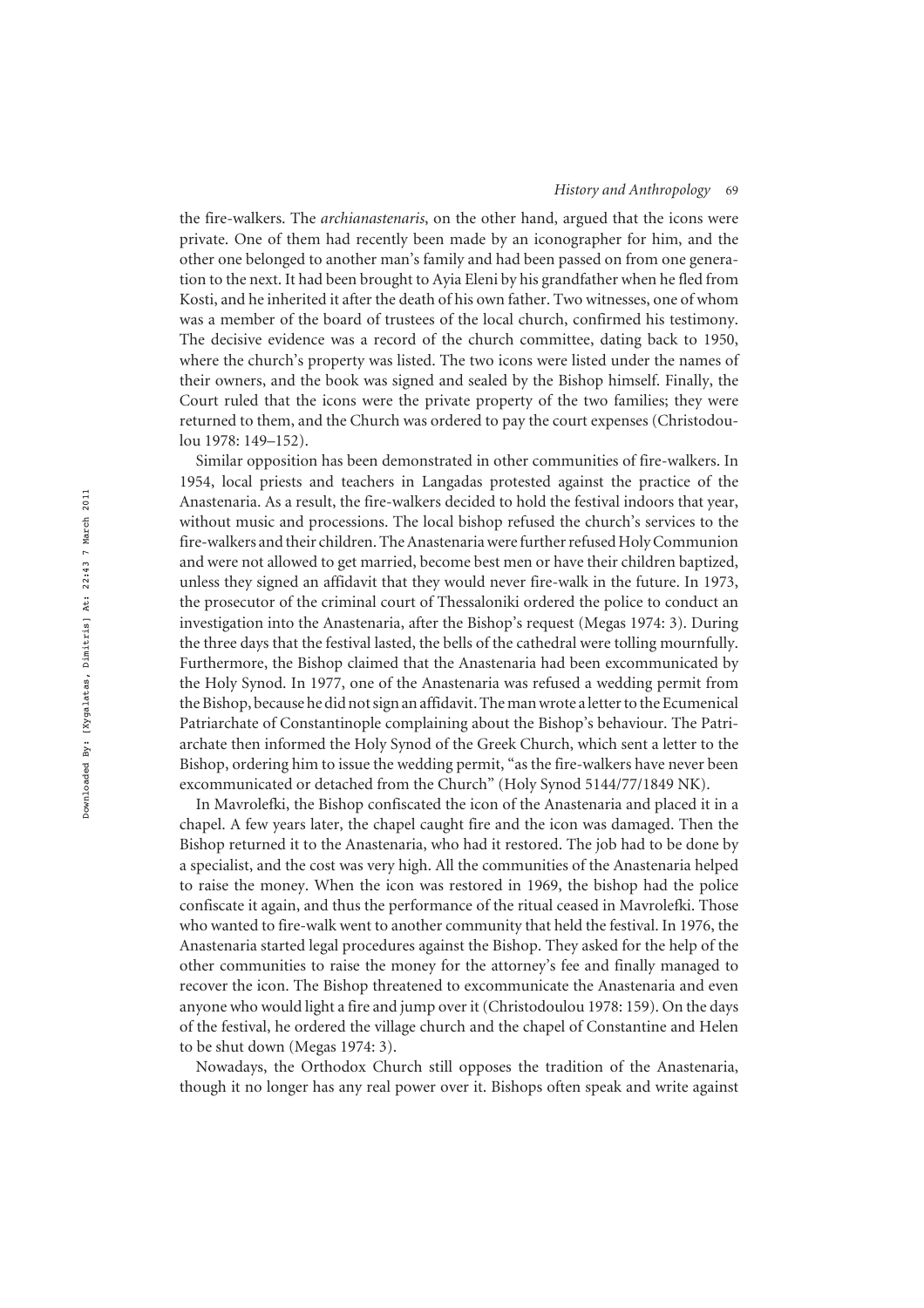the performance of their rituals, and other clergymen make television appearances condemning them every May. Priests are usually warned by their bishops not to attend the festival. In Ayia Eleni, the village priest discretely takes a holiday and leaves the village every May for the duration of the festival.

## *Don't Trust the Ethnographer*

Understandably, this hostility led the Anastenaria to become cautious of ethnographers, journalists, authors, and all sorts of researchers probing for information on their tradition. This attitude ranged from simple wariness and unwillingness to openly discuss the subject in most communities to outward hostility in the village of Kerkini, where the locals forbade visitors to take photos or video recordings of the festival.

When I arrived at Ayia Eleni to begin my fieldwork, I experienced this circumspection at first hand. I was warned outright that people would not welcome my questions about their religious practices. Sure enough, my first attempts confirmed this prediction. The locals were very friendly and hospitable; they would invite me into their houses, offer me some coffee and a snack, and discuss for hours. Nevertheless, bringing up the subject of fire-walking was a sure conversation stopper; whenever I asked them about their rituals, they would become laconic and evasive, refusing to talk about the subject or claiming to have no knowledge of it. "We don't know about those things", the young would say. "You'd better ask the elders". And then the elders would respond: "What do *I* know? Nobody knows the will of the Saints."

I spent several weeks desperately trying to find someone who would be willing to answer my questions. I was hoping that as the festival approached, it would be easier to discuss the subject with the Anastenaria. I was wrong. Indeed, as we moved towards the festival, people would become even more cryptic or avoid the subject altogether. When the festival started, everybody looked very focused and busy, and it was now impossible to establish any kind of contact with them. I often felt as if I were transparent, as if people looked right past me, and their eyes never crossed with mine.

During the remaining days of the festival, not much changed in the attitude of the Anastenaria, but when the festival was over, people were more relaxed and easy to chat with. Within the next few months, they would gradually open up and discuss with me about their rituals for hours. As they explained to me, they did not like those visitors who only showed up before the festival, took some pictures, asked a few questions and then disappeared. My frequent presence was for them an indication of my genuine interest in the ritual and my willingness to get the facts straight.

Of course, almost all field anthropologists have, in the course of their fieldwork, experienced similar initial reticence followed by a gradual increase in people's willingness to collaborate (Hammersley and Atkinson 2007: Ch. 4). People have no reason to spend their time happily answering weird—and very often private questions coming from a stranger who often claims to be an authority on their own beliefs and behaviours. At the very least, they expect to know the person on a more personal basis prior to dispensing personal information freely. I myself, for example,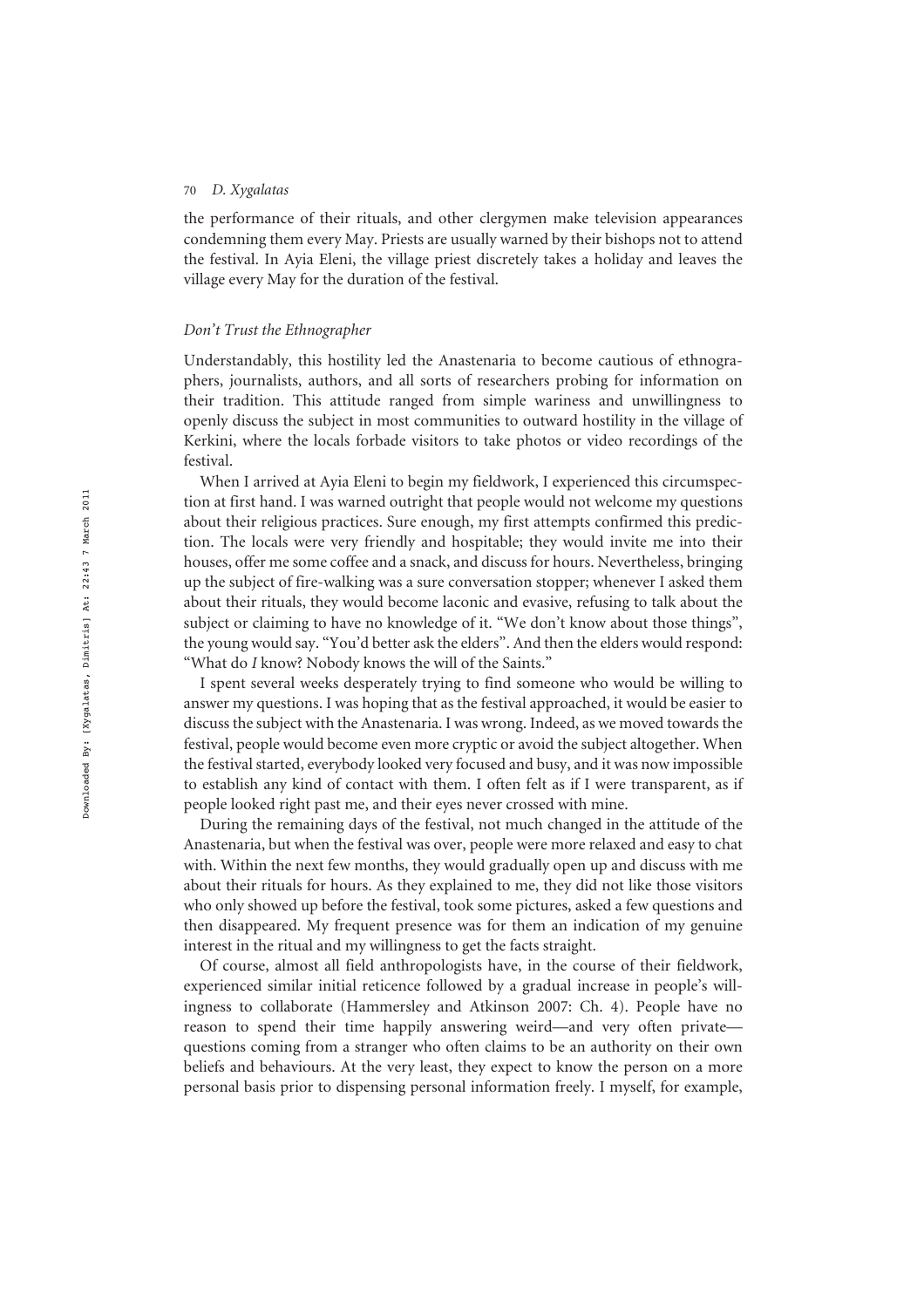have encountered this situation while conducting subsequent fieldwork in Spain, studying the fire-walking rituals of San Pedro Manrique. However, it was evident that the Anastenaria were extra cautious when it came to their rituals. After a short initial period, people would freely talk to me about particularly sensitive subjects, such as their financial situation, health problems, politics, and interpersonal relations. It was only their rituals that were almost taboo, and the reason for this—often offered explicitly—was their discontent with what people had written about them in the past.

## **Conclusion**

The study of the Anastenaria provides an apt example of the way irresponsible ethnographic practice can cause problems not only to the subjects of the study but also to the study itself. It is easy to see how this situation becomes self-reinforcing. As we have seen, the inaccurate descriptions and biased interpretations that have been published by various ethnographers for their own purposes and agendas are, to a large degree, responsible for the ongoing tension between the Anastenaria and the Greek Orthodox Church. This had a direct effect on the tradition itself, resulting in a persecution that has lasted for over a century, which in turn had an effect on the practitioners' view of and attitude towards ethnographers, thus influencing the study of the tradition itself.

Furthermore, it created an unsubstantiated view of the history and the nature of the Anastenaria, which, due to its appeal to the popular press, has come to be endorsed by the majority of the Greek public, and even by some of the Anastenaria, despite the availability of more serious ethnographic works on the subject. Lately, a group of New Age pagans in Athens were fascinated by the story of the Dionysian origins and began to perform fire-walking rituals, using the same music and symbols as the Anastenaria but replacing the saints with ancient Greek gods. We can easily imagine how this could lead to a resurgence of the Church's attacks on the Anastenaria.

Obviously, the impact of ethnographers on the culture they are studying is to some extend unavoidable. However, in this particular case much could have been avoided. The past of the Anastenaria was intentionally constructed with the aim of serving specific political purposes. Greek ethnography has—more or less unanimously uncritically adopted and reproduced this theory, which has had wide implications for the study as well as the performance of the Anastenaria. Thus, in altering this tradition's past, this biased scholarship had an impact on its future, and not for the better. Fortunately, Greek anthropology has come a long way since the days of Kakouri and Megas, and it is my hope that errors of this magnitude will not be repeated.

# **Acknowledgements**

I would like to thank the Program in Hellenic Studies at Princeton University for offering me the Ted and Elaine Athanassiades Postdoctoral Research Fellowship, during which this article was written.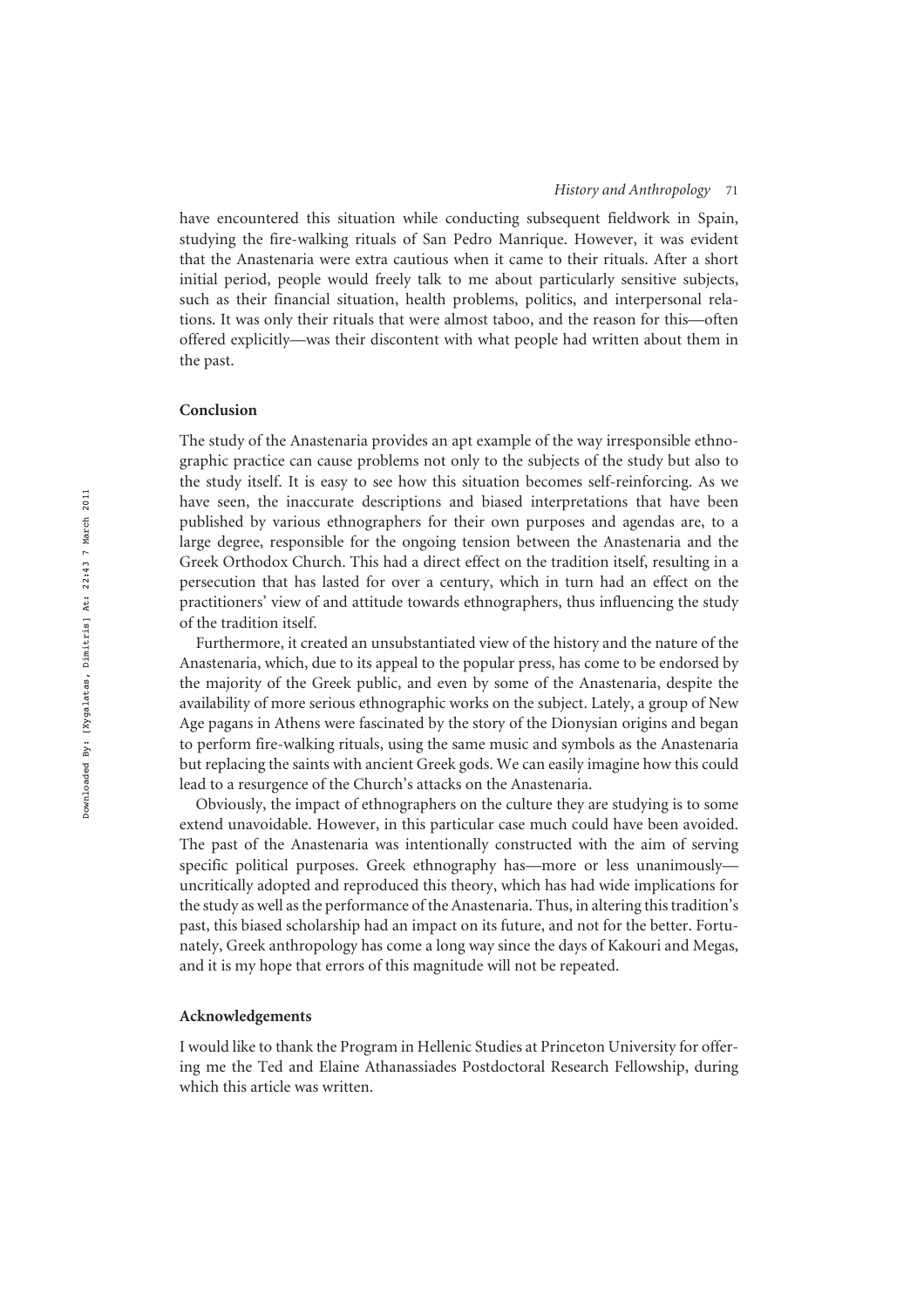#### **Notes**

- $[1]$ [1] The word *Anastenaria* is a neuter plural noun (singular: *Anastenari*) can refer both to the tradition as well as to the individual members of the community.
- $[2]$ The Turks followed a policy of religious tolerance within their Empire. During the Ottoman rule, the Patriarchate of Constantinople was the recipient of many privileges and a full tax exempt by the Turks. Furthermore, the Patriarch was treated as the unofficial head of all Christians, and priests became the leaders of local communities and had the right to oversee civil disputes and to supervise education (Stewart 1998). In exchange, the Patriarchate abolished any claims for freedom or independence and called all Orthodox Christians to adopt an attitude of voluntary submission to the Turks (Just 1988). For this reason, when the revolution against the Turkish rule started, the Patriarchate excommunicated the rebels and called all Christians to turn them in to the Turks (Filemon 1859: 112, 309–321; Kordatos 1924; Roudometof 1998; 2001).
- 3 [3] Strabo, Georgraphy 12.2.7: "ών έν τοις Κασταβάλοις έστι το της Περασίας 'Αρτέμιδας ίερόν, σπου φασί τὰς ίερείας γυμνοῖς τοῖς ποσὶ δι' άνθρακιᾶς βαδίζειν άπαθεῖς." (At Castabala is a Temple of Diana Perasia, where, it is said, the priestesses walk with naked feet unhurt upon burning coals).
- $\lceil 4 \rceil$ [4] Strabo, Georgraphy 5.2.9: "υπο δε τῷ Σωρακτῳ σρει Φερωνία πόλις εστίν, όμώνυμος ὲπιχωρία τινὶ δαίμονι τιμωμένη σφόδρα ὺπὸ τῶν περιοίκων, ἧς τέμενός ὲστιν ὲν τῷ τόπω θαυμαστὴν ίεροπ οιίαν έχον· γυμνοῖς γὰρ ποσὶ διεξίασιν ὰνθρακιὰν καὶ σποδιὰν μεγάλην οί κατεχόμενοι ὺπὸ τῆ ς δαίμονος ταύτης άπαθεῖς." (Below Mount Soracte is the city of Feronia, having the same name as a certain goddess worshipped passionately by the locals, whose temple lies there, in which a remarkable ceremony is performed; for those possessed by the divinity pass over a large bed of burning coal and ashes barefoot, unhurt).

## **References**

- Christodoulou, S. P. (1978), *Continuity and Change Among the Anastenaria; A Firewalking Cult in Northern Greece*, Ph.D. dissertation, State University of New York at Stony Brook, University Microfilms, Ann Arbor, MI.
- Danforth, L. M. (1984), "The ideological context of the search for continuities in Greek culture", *Journal of Modern Greek Studies,* (May)*,* pp. 53–85.
- Danforth, L. M. (1989), *Fire-walking and Religious Healing. The Anastenaria of Greece and the American Fire-walking Movement,* Princeton University Press, Princeton, NJ.
- Deligiannis, V. N. (1938–1939), "Τα Αναστενάρια στο Χωριό Κωστή της Περιφερείας Aγαθουπόλεως Av. Θράκης", *Αρχείο Θρακικού Λαογραφικού και Γλωσσικού* Θησαυρού, Αθήνα, no. 5, pp. 129-136.
- Demaras, K. (1994), *H Ιδεολογική Υποδομή του Νεοελληνικού Κράτους, Ελληνικός Pωμαντισμός, Αθήνα: Ερμής.*

Diamantoglou, M. J. (1952), "Pyrovassie et Incombustibilité", *Revue Métaphysique,* no. 18, pp. 82–88.

- Diamantoglou, M. J. (1953), "La pyrobatie en Grèce", *Revue Métaphysique,* no. 23, pp. 9–19.
- Evangelou, I. (1994), Πυροβασία και Αναστενάρηδες: Απόπειρες Επιστημονικής Ερμηνείας της Ακαΐας, Αθήνα: Δωδώνη.
- Fallmerayer, J. P. (1830), *Geschichte der Halbinsel Morea während des Mittelalters. Teil 1: Untergang der peloponnesischen Hellenen und Wiederbevölkerung des leeren Bodens durch slavische Volksstämme,* Cotta'sche Verlagsbuchhandlung, Stuttgart.
- Fallmerayer, J. P. (1835), *Welchen Einfluss hatte die Besetzung Griechenlands durch die Slawen auf das Schicksal der Stadt Athen und der Landschaft Attika? Oder nähere Begründung der im ersten Bande der Geschichte der Halbinsel Morea während des Mittelalters aufgestellten Lehre über die Enstehung der heutigen Griechen,* Cotta'sche Verlagsbuchhandlung, Stuttgart.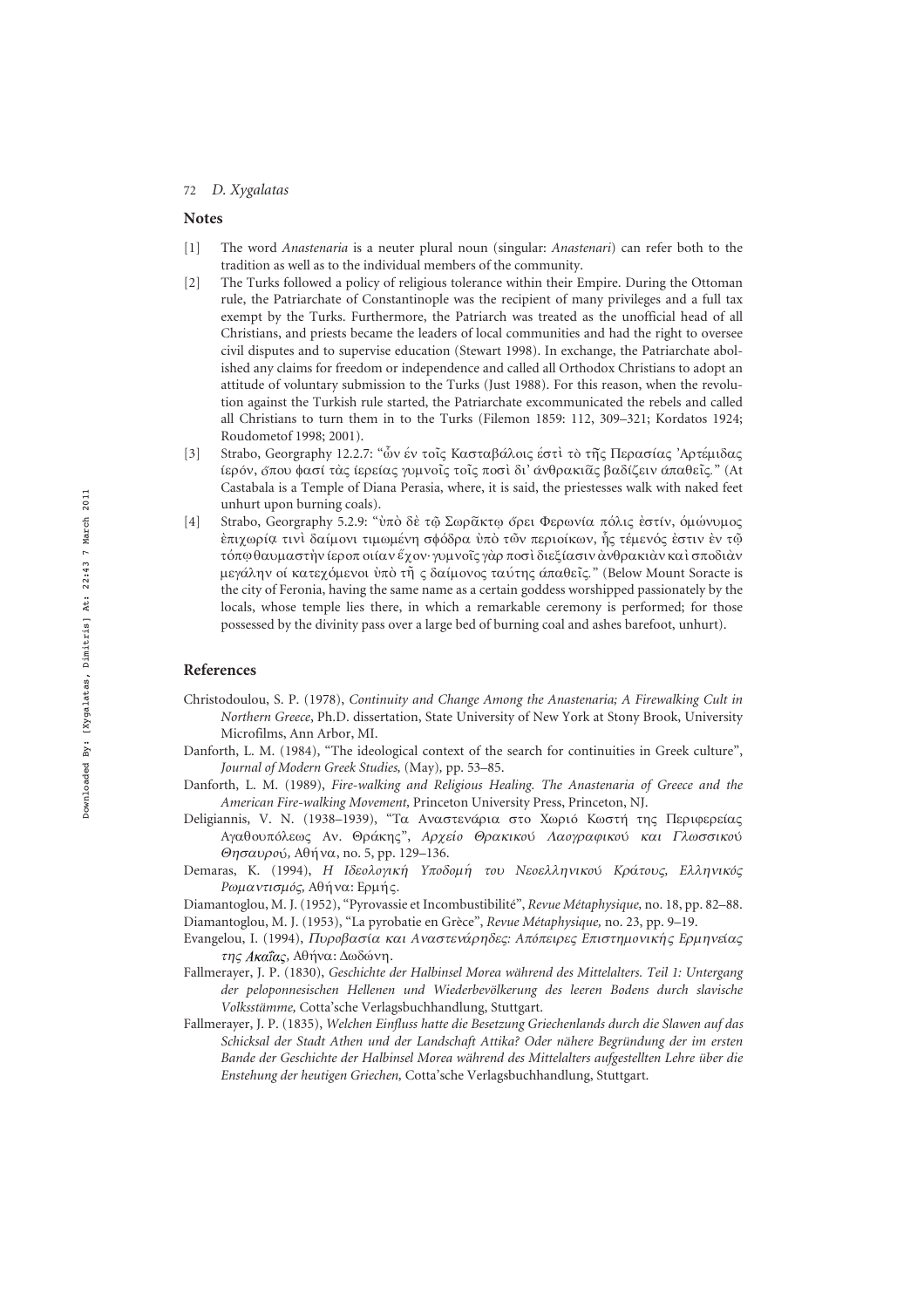Fallmerayer, J. P. (1836), *Geschichte der Halbinsel Morea während des Mittelalters. Teil 2: Morea, durch innere Kriege zwischen Franken und Byzantinern verwüstet und von albanischen Colonisten überschwemmt, wird endlich von den Türken erobert. Von 1250–1500 nach Christus,* Cotta'sche Verlagsbuchhandlung, Tübingen.

Filemon, I. (1859), Δοκίμιον Ιστορικόν περί της Ελληνικής Επαναστάσεως, τόμος Β', Αθήνα.

- Hammersley, M. and P. Atkinson (2007), *Ethnography: Principles in Practice,* Routledge, London and New York.
- Hourmouziadis, Anastasios (1873), Περί των Αναστεναρίων και *Άλλων τιν*ών Εθίμων και Προλήψεων, Ανατολικός Αστήρ, Κωνσταντινούπολη.
- Just, Roger (1988), "Anti-Clericalism and National Identity: Attitudes Towards the Orthodox Church in Greece", in *Vernacular Christianity,* W. James and D. Johnson (eds), JASO, Oxford.
- Kakouri, K. (1999), Διονυσιακά: Εκ της σημερινής λαϊκής λατρείας των Θρακών, Αθήνα: Ιδεοθέατρον.
- Kordatos, I. (1924), Η Κοινωνική σημασία της Ελληνικής Επαναστάσεως του 1821, Αθήνα: Βασιλείου.
- Kourtidis, K. (1938–1939), "Τα Αναστενάρια και η Σκυλοδευτέρα, ή ∆ιονυσιακα*ί*  $\Pi$ αραδόσεις εις την Θράκην", *Αρχείο Θρακικού Λαογραφικού και Γλωσσικού* Θησαυρού, Αθήνα, no. 5, pp. 90-95.
- Kyriakidou-Nestoros, A. (1978), *H Θεωρία της Ελληνικής Λαογραφίας. Κριτική Ανάλυση,* Aθήνα, Εταιρία Σπουδών Νεοελληνικού Πολιτισμού και Γενικής Παιδείας.

Kyriakidou-Nestoros, A. (1997), *Η Θεωρία της Ελληνικής Λαογραφίας. Κριτική ανάλυση,* Αθήνα, Εταιρία Σπουδών Νεοελληνικού Πολιτισμού και Γενικής Παιδείας.

- Loukatos, D. (1981), *Τα Καλοκαιρινά, Α*θήνα: Φιλιππότης.
- Michael-Dede, M. (1972–1973), "Το Αναστενάρι. Ψυχολογική και Κοινωνιολογική Θεώρηση", *Θρακικά*, no. 46, pp. 23–178.
- Michael-Dede, M. (1978), "Τα Τραγούδια και οι Χοροί των Αναστενάρηδων", *Θρακικ*ά, no. 48, pp. 75–129.
- Michael-Dede, M. (1983), "Σκέψεις για το Αναστενάρι από Έρευνα στην Ανατολική Pωμυλία", Δ΄ Συμπόσιο Λαογραφίας του Βορειοελλαδικού Χώρου, (΄Ηπειρος-Μακε− *δονία-Θράκη), Ιωάννινα, 10–12 Οκτωβρίου 1979: Πρακτικά. Θεσσαλονίκη: Ίδρυμα* Μελετών Χερσονήσου του Αίμου, pp. 205–223.
- Michael-Dede, M. (1988–1990), "Αναστενάρι. Η Δροσιά της Φωτιάς", *Θρακικ*ά, Δεύτερη  $\Sigma$ ειρά, no. 6, pp. 41–126.
- Megas, G. A. (1911), <sup>«</sup>Θυσία Ταύρων και Κριών εν τη Θράκη", *Λαογραφία* 3, Αθήνα:  $\Sigma$ ακελλαρίου, pp. 148–171.
- Megas, G. A. (1960), "Αναστενάρια και Έθιμα της Τυρινής Δευτέρας εις το Κωστή και τα Πέριξ Αυτού Χωρία της Ανατολικής Θράκης", *Λαογραφία* 19, Αθήνα: Σακελλαρίου, pp. 472–534.
- Megas, G. A. (1962), "Τα Αναστενάρια του 1962 εις την Αγίαν Ελένην των Σερρών",  $\Lambda$ α*oγραφία* 20, Αθήνα: Σακελλαρίου, pp. 552–557.
- Megas, G. A. (1974), "Η Έννοια και ο Χαράκτηρ των Αναστεναρίων", *Λαογραφία* 29, Αθήνα: Σακελλαρίου, pp. 3–18.
- Orwell, G. (1949), *Nineteen Eighty-Four. A Novel,* Secker & Warburg, London.
- Papahristodoulou, P. (1950), *Τα Αναστενάρια, Οι Καλόγεροι, Σειμενήδες Κ' Οι Πιτεράδες.* ΄ Έθιμα Πανάρχαια της Θράκης και Συγκαιρινά και Τα Δημήτρια, Αγροτική Γιορτή *Kαθάρια της Επαρχίας Λιτίτσης Δυτικής Θράκης, Αθήνα (Αναδημ. στo <i>Αρχείο* Θρακικού Λαογραφικού και Γλωσσικού Θησαυρού, Αθήνα, no. 15, pp. 263–332).
- Ραparrigopoulos, Κ. (1843), Περί τῆς Ἐποικήσεως Σλαβικῶν Τινῶν Φυλῶν είς τὴν Πελοπόννησον, Αθήωα: Αντωνιάδης.
- Paparrigopoulos, K. (1853), Ἰστορία τοῦ 'Ελληνικοῦ "Εθνους άπὸ τῶν 'Αρχαιοτάτων Χρόνων μέχρι τῆς Σήμερον, πρὸς Διδασκαλίαν τῶν Παίδων, Αθήνα: Κορομηλάς.